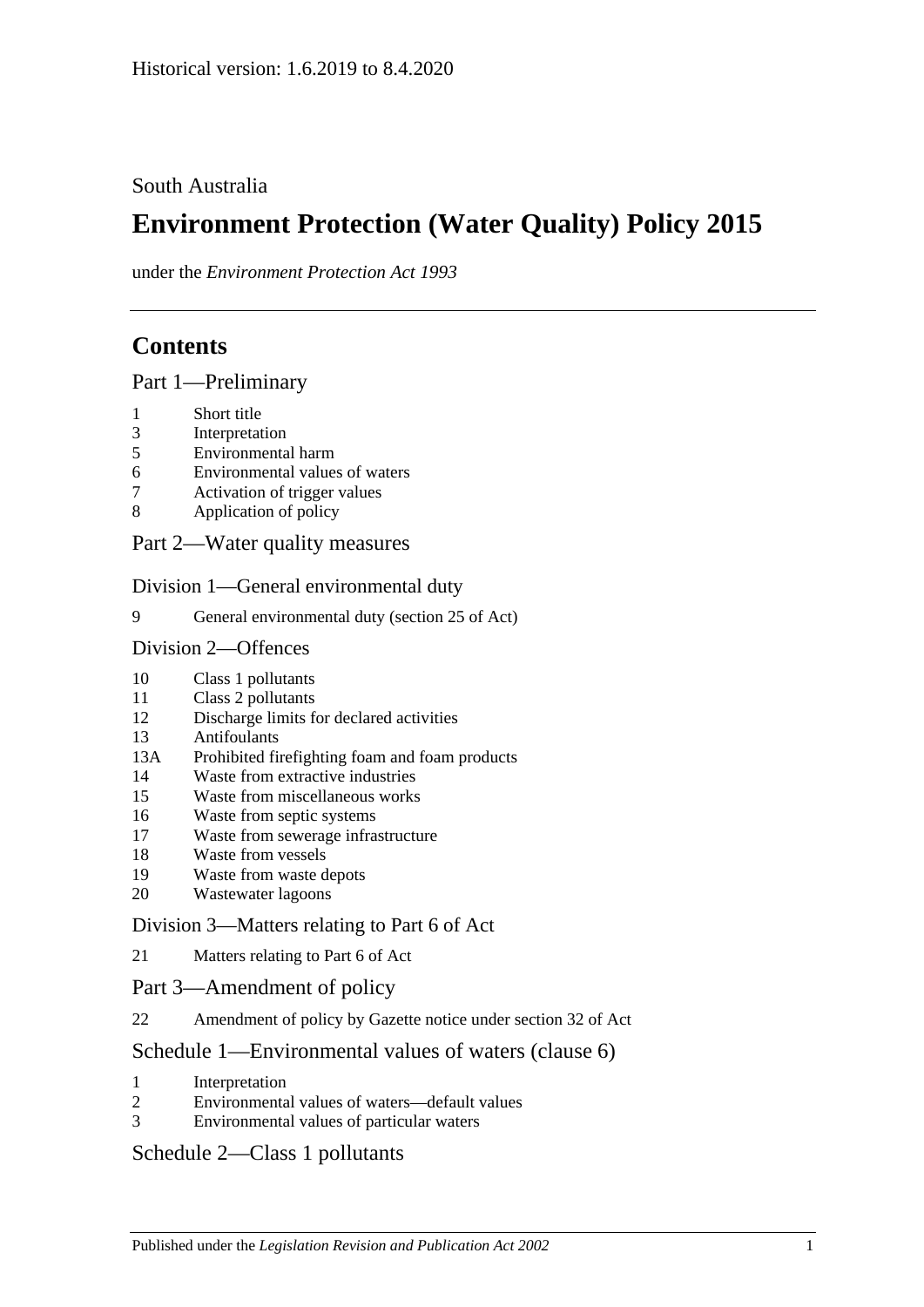## Schedule [3—Class 2 pollutants](#page-20-0)

Schedule [4—Codes, standards, guidelines and other documents](#page-21-0)

[Legislative history](#page-23-0)

# <span id="page-1-0"></span>**Part 1—Preliminary**

## <span id="page-1-1"></span>**1—Short title**

This policy may be cited as the *[Environment Protection \(Water Quality\) Policy](http://www.legislation.sa.gov.au/index.aspx?action=legref&type=subordleg&legtitle=Environment%20Protection%20(Water%20Quality)%20Policy%202015) 2015*.

## <span id="page-1-2"></span>**3—Interpretation**

(1) In this policy, unless the contrary intention appears—

*Act* means the *[Environment Protection Act](http://www.legislation.sa.gov.au/index.aspx?action=legref&type=act&legtitle=Environment%20Protection%20Act%201993) 1993*;

*antifoulant* means any chemical substance designed for application to water submerged surfaces to inhibit the growth of plants, animals or other organisms on those surfaces;

*ANZECC* means the Australian and New Zealand Environment and Conservation Council;

*aquaculture licence* has the same meaning as in the *[Aquaculture Act](http://www.legislation.sa.gov.au/index.aspx?action=legref&type=act&legtitle=Aquaculture%20Act%202001) 2001*;

*ARMCANZ* means the Agriculture and Resource Management Council of Australia and New Zealand;

*cavity in land* includes a bore, mine shaft, well, infiltration basin and other similar structure and a naturally occurring sinkhole;

*class 1 pollutant* means a pollutant listed in [Schedule](#page-19-0) 2;

*class 2 pollutant* means a pollutant listed in [Schedule](#page-20-0) 3;

*composting works* has the same meaning as in the Act Schedule 1 Part A clause  $3(2)(a)$ ;

*contaminated stormwater* means stormwater that is contaminated by a class 1 pollutant, a class 2 pollutant or any material that could be reasonably prevented from entering the pipes, gutters and other channels used to collect and convey the stormwater;

*Coorong* means the area of water separated from the Lower Murray, and from Lake Alexandrina, by the Goolwa, Mundoo, Boundary Creek, Ewe Island and Tauwitchere Barrages, and separated from the ocean by Sir Richard Peninsula and Younghusband Peninsula, and by the geodesic from the location on mean high water springs closest to the mouth of the River Murray on the northern side of the headland of Sir Richard Peninsula to the location on mean high water springs closest to the northern side of the headland of Younghusband Peninsula;

*discharge waste or a pollutant* includes deposit the waste or pollutant or dispose of the waste or pollutant;

*discharge waste or a pollutant into waters or onto land*—see [subclause](#page-4-2) (2);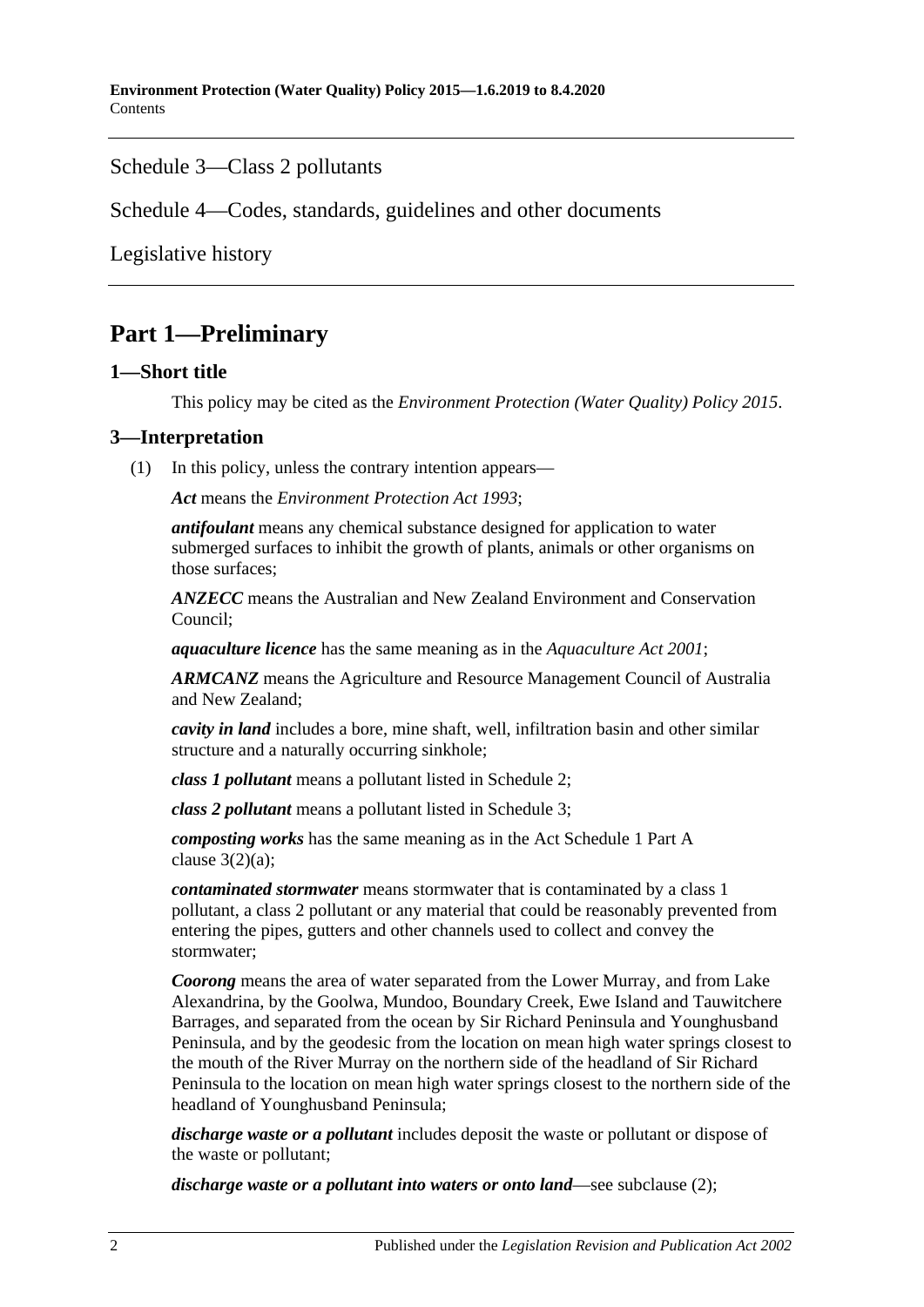*environmental values of waters*—see [clause](#page-4-1) 6;

*hazardous waste* means listed waste having a characteristic described in Schedule 2 of the *[Environment Protection \(Movement of Controlled Waste\) Policy](http://www.legislation.sa.gov.au/index.aspx?action=legref&type=subordleg&legtitle=Environment%20Protection%20(Movement%20of%20Controlled%20Waste)%20Policy%202014) 2014*;

*human wastewater* means human waste either alone or in combination with water;

*inland waters* means waters of the State other than marine waters;

*Lake Albert and Lake Alexandrina* means the waters of Lake Albert and Lake Alexandrina downstream from a line joining the upstream sides of the landings used by the ferry at Wellington closest to 35°19′52.53″ South, 139°23′04.30″ East, and separated from the Coorong by land and by the Goolwa, Mundoo, Boundary Creek, Ewe Island and Tauwitchere Barrages and including those waters of the Finnis River and Currency Creek situated upstream from Lake Alexandrina to the southernmost side of the first road bridge by which they are each crossed;

*landfill depot* has the same meaning as in the Act Schedule 1 Part A clause 3(3)(a);

*liquid waste* has the same meaning as in the Act Schedule 1 Part AA;

*listed waste* means a substance or thing listed in Schedule 1 Part B of the Act;

*mandatory provision*—see [subclause](#page-4-3) (4);

*MAR scheme* means a scheme in which water is injected or otherwise purposely transferred into an aquifer for the purpose of environmental benefit or storage and subsequent recovery;

**Note—**

MAR stands for Managed Aquifer Recharge.

*medical sharps* has the same meaning as in the Act Schedule 1 Part AA;

*medical waste* has the same meaning as in the Act Schedule 1 Part AA;

*public stormwater system* means any equipment or infrastructure for collecting, treating or conveying stormwater for the purposes of stormwater management, or flood mitigation, conducted by a public authority, and includes catchment management equipment and infrastructure;

*salt interception scheme* means a scheme conducted by a public authority involving pumping and drainage of underground waters for the purpose of intercepting and avoiding saline water flows into those waters;

*septic system* means a system used on premises for the on-site collection, treatment and disposal of sewage generated at the premises, and includes a septic tank;

*sewerage infrastructure* has the same meaning as in the *[Water Industry Act](http://www.legislation.sa.gov.au/index.aspx?action=legref&type=act&legtitle=Water%20Industry%20Act%202012) 2012*;

*sinkhole* means a surface depression caused by a collapse of soil or overlying formation above fractured or cavernous bedrock;

*stormwater* means rain or melted precipitation that runs off land or structures on land;

*surface waters* means waters other than underground waters;

*trigger value*—see [clause](#page-5-0) 7;

*underground waters* means waters occurring naturally under the ground or introduced to an aquifer or other area under the ground;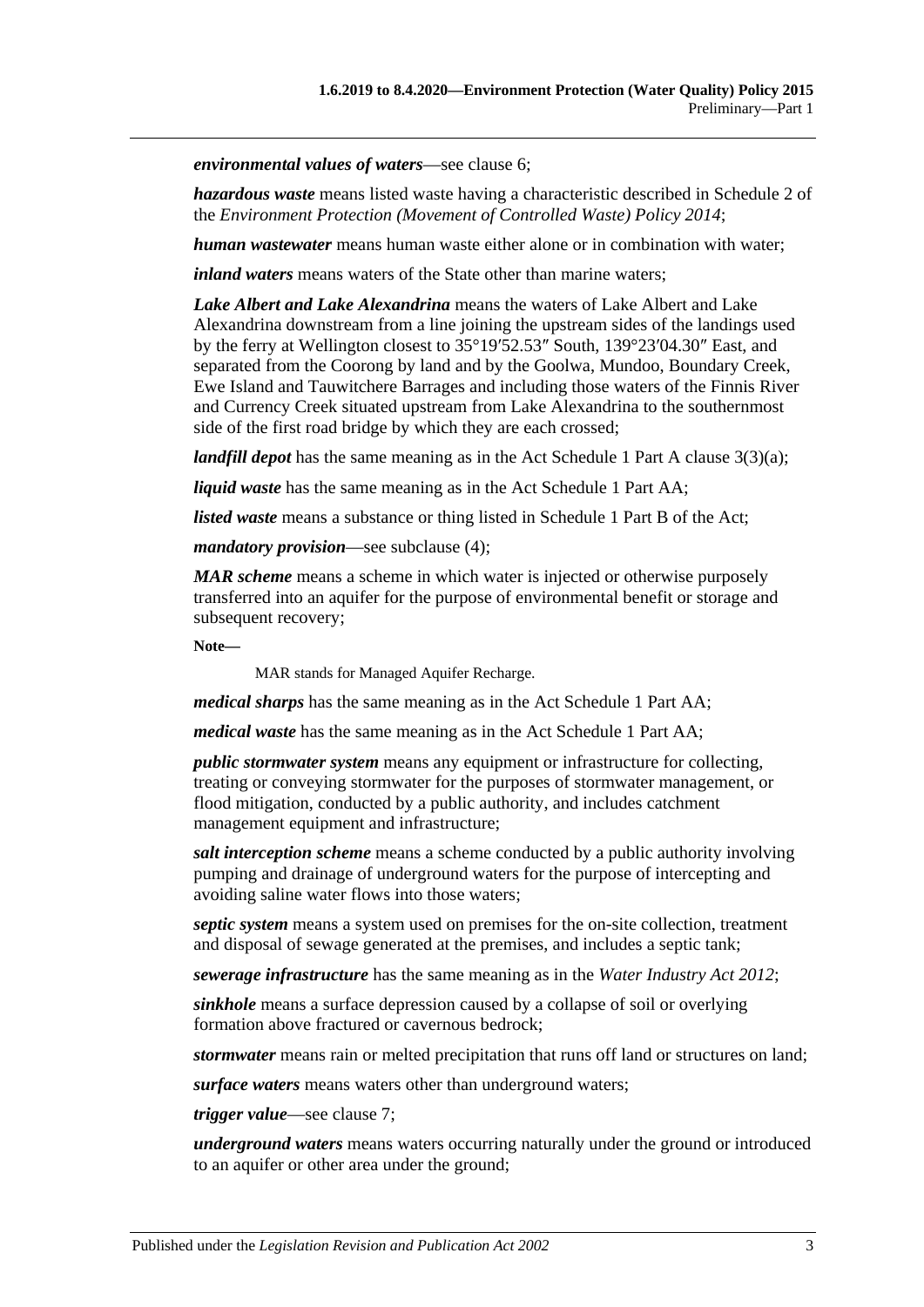*vessel facility* means a facility for the mooring, berthing, securing, storage, construction, repair or maintenance of a vessel and includes a marina, pontoon, jetty, wharf, boat ramp, slipway and boat yard;

*waste depot* has the same meaning as in section 113 of the Act;

*wastewater* means waste principally consisting of water and includes—

- (a) human wastewater;
- (b) sewage;
- (c) water containing food or beverage waste;
- (d) wash down water or cooling water;
- (e) irrigation runoff or contaminated stormwater;
- (f) water containing any other trade or industrial waste;
- (g) any other water that has been used in any form of human activity;
- (h) a combination of any of the above;

*wastewater lagoon* means—

- (a) a sedimentation or detention basin; or
- (b) an artificial wetland; or
- (c) a leachate pond (containing leachate from composting works or a landfill depot); or
- (d) a tailings dam; or
- (e) any other dam, pond or lagoon constructed and used for the purpose of holding wastewater;

*wastewater management system* means a system designed and operated for the purpose of collecting and managing wastewater so as to minimise any adverse impacts of the wastewater on the environment;

*watercourse* means any of the following (whether or not temporarily wet or temporarily dry):

- (a) a river, creek or other natural watercourse (whether modified or not);
- (b) a lake, wetland, swamp, dam or reservoir or other body of water that collects water or through which water flows;
- (c) the Coorong;
- (d) an artificial channel;
- (e) a public stormwater disposal system,

and includes part of a watercourse;

*Water Quality Guidelines* means the *Australian and New Zealand Guidelines for Fresh and Marine Water Quality 2000* prepared by ANZECC and ARMCANZ, as in force at the commencement of this policy;

*waters* means waters to which this policy applies (see [clause](#page-6-0) 8).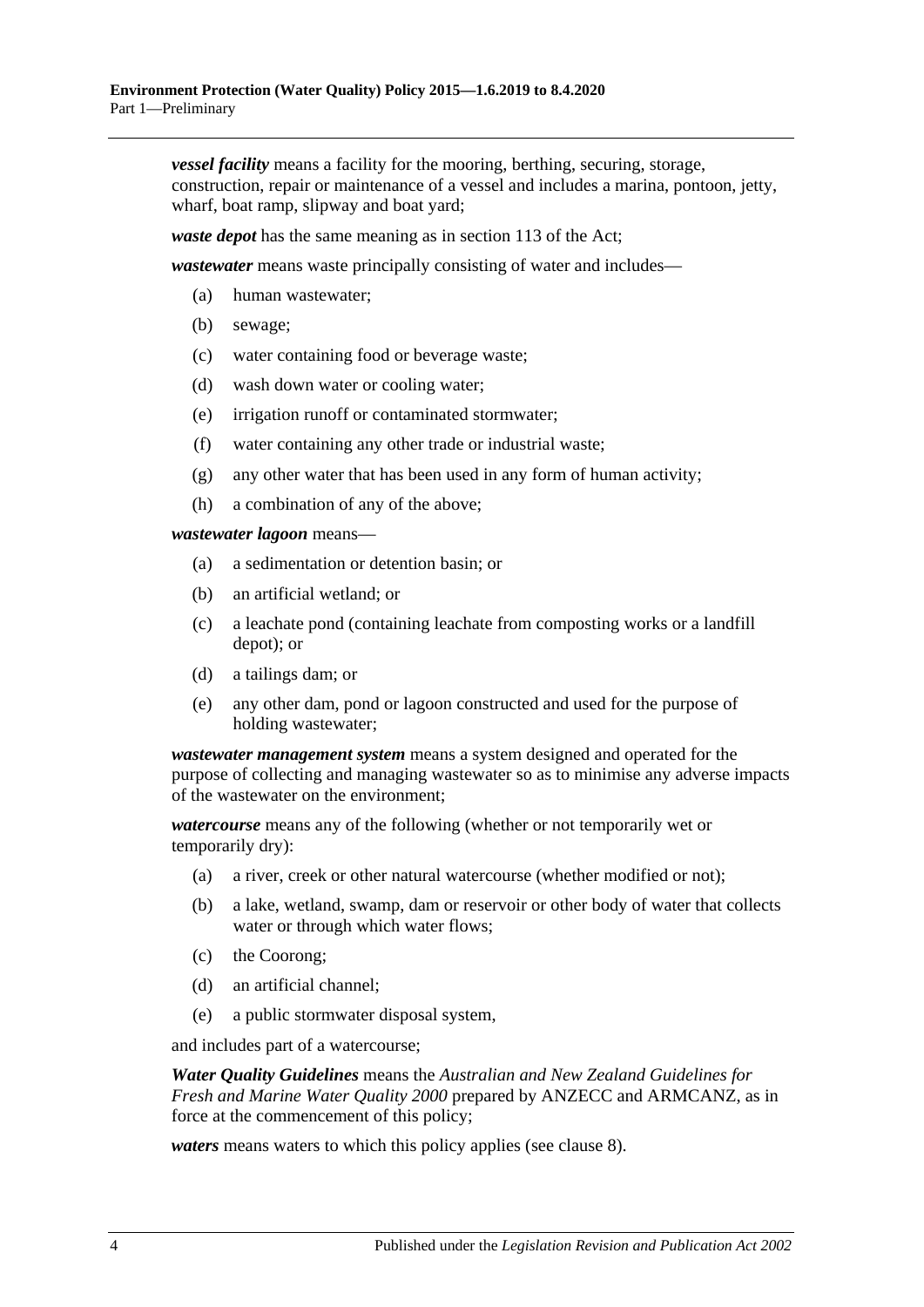- <span id="page-4-2"></span>(2) For the purposes of this policy, the following applies in relation to the meaning of *discharge waste or a pollutant into waters or onto land*:
	- (a) a person discharges waste or a pollutant into waters or onto land if the person causes or allows the waste or pollutant to be discharged into the waters or onto the land or fails to prevent it from entering the waters or escaping onto the land (including by processes such as seepage or infiltration or carriage by wind, rain, sea spray or stormwater or by the rising of the water table);
	- (b) waste or a pollutant will be taken to have been discharged onto land if it is discharged into a quarry or a cavity in land;
	- (c) the discharge of waste or a pollutant into a watercourse that is temporarily dry will be regarded as the discharge of the waste or pollutant into waters.
- (3) For the purposes of the descriptions of waters in this policy, unless the contrary intention appears, all lines are geodesics based on the *Geocentric Datum of Australia 1994 (GDA94)* as defined in the Commonwealth of Australia Gazette GN35 of 6 September 1995 and all co-ordinates are expressed in terms of GDA94.
- <span id="page-4-3"></span>(4) In this policy, the expression *mandatory provision* followed by a statement as to the category of offence is to be taken to signify that contravention of the provision at the foot of which the expression appears is, for the purposes of Part 5 of the Act, an offence of the category so stated.

#### **Note—**

Unless the contrary intention appears, terms used in this policy that are defined in the Act have the respective meanings assigned to those terms by the Act.

## <span id="page-4-0"></span>**5—Environmental harm**

For the purposes of section 5(1)(b) of the Act, each of the following is declared to constitute environmental harm in relation to waters:

- (a) loss of seagrass or other native aquatic vegetation from the waters;
- (b) a reduction in numbers of any native species of aquatic animal or insect in or in the vicinity of the waters;
- (c) an increase in numbers of any non-native species of aquatic animal or insect in or in the vicinity of the waters;
- (d) a reduction in numbers of aquatic organisms necessary to maintain the health of the ecosystem of the waters;
- (e) an increase in algal or aquatic plant growth in the waters;
- (f) the waters becoming toxic to vegetation on land;
- (g) the waters becoming harmful or offensive to humans, livestock or native animals;
- (h) an increase in turbidity or sediment levels of the waters.

#### <span id="page-4-1"></span>**6—Environmental values of waters**

- (1) For the purposes of this policy, waters may have 1 or more of the following environmental values:
	- (a) aquatic ecosystems;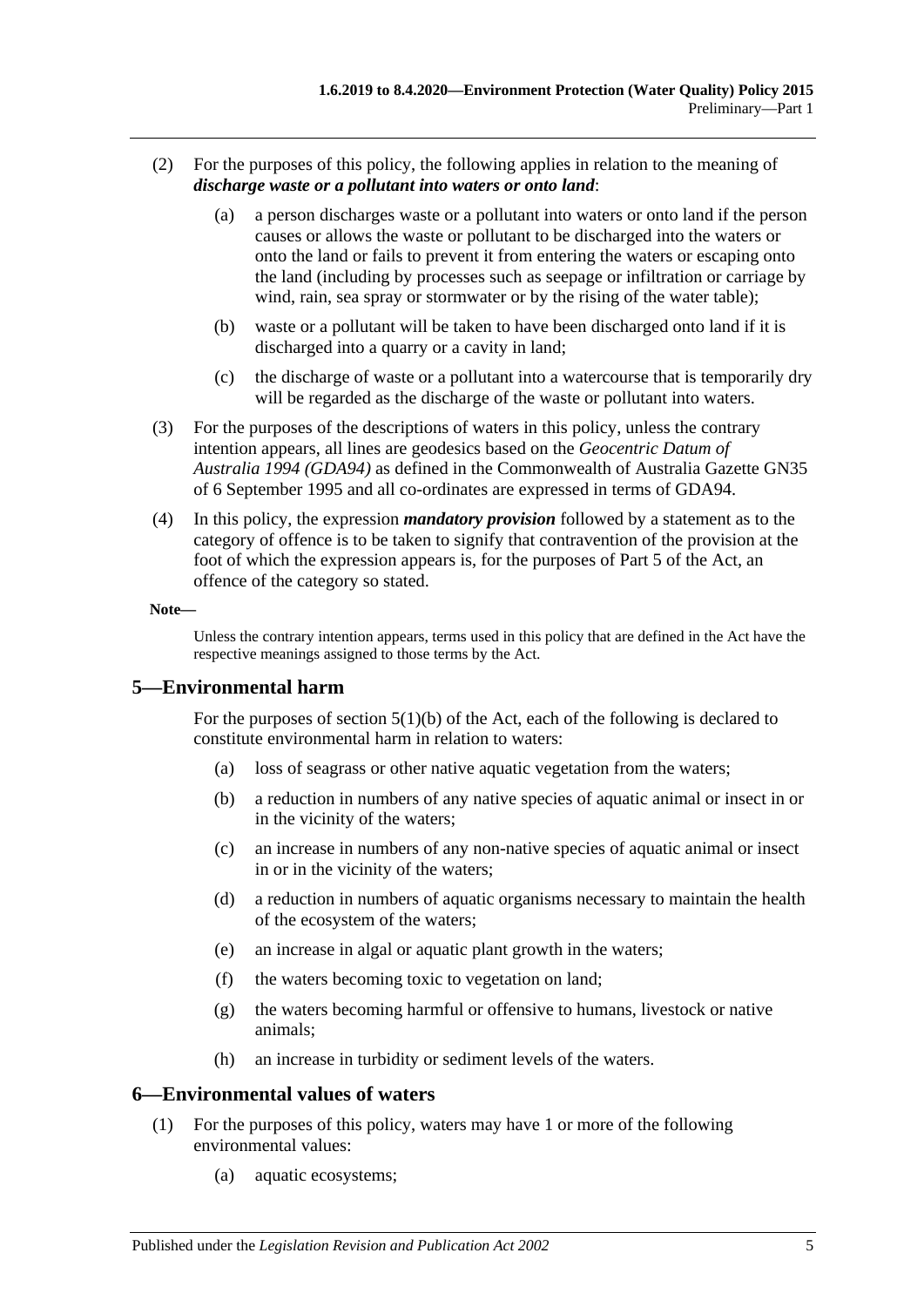- (b) recreation and aesthetics;
- (c) drinking water for human consumption;
- (d) primary industries—irrigation and general water uses;
- (e) primary industries—livestock drinking water;
- (f) primary industries—aquaculture and human consumption of aquatic foods.
- (2) The environmental values of waters are set out in [Schedule](#page-17-2) 1.

#### <span id="page-5-0"></span>**7—Activation of trigger values**

For the purposes of this policy, a trigger value for waters is activated if—

- (a) in the case of waters with an environmental value of aquatic ecosystems—a trigger value for an indicator specified in Chapter 3 of the Water Quality Guidelines—
	- (i) has been reached or exceeded for a chemical substance or a characteristic; or
	- (ii) in the case of a minimum level specified for a characteristic, has not been reached,

in respect of the waters when assessed against Chapter 3 of the Water Quality Guidelines (and any other provisions of those guidelines that assist in the interpretation and construction of Chapter 3) on the basis of a 95% level of protection of species; or

- (b) in the case of waters with an environmental value of primary industries—irrigation and general water uses—a trigger value for an indicator specified in Chapter 4.2 of the Water Quality Guidelines—
	- (i) has been reached or exceeded for a chemical substance or a characteristic; or
	- (ii) in the case of a minimum level specified for a characteristic, has not been reached,

in respect of the waters when assessed against Chapter 4.2 of the Water Quality Guidelines (and any other provisions of those guidelines that assist in the interpretation and construction of Chapter 4.2), applying, if there are long term and short term trigger values for an indicator, the long term trigger value; or

- (c) in the case of waters with an environmental value of primary industries—livestock drinking water—a trigger value for an indicator specified in Chapter 4.3 of the Water Quality Guidelines—
	- (i) has been reached or exceeded for a chemical substance or a characteristic; or
	- (ii) in the case of a minimum level specified for a characteristic, has not been reached,

in respect of the waters when assessed against Chapter 4.3 of the Water Quality Guidelines (and any other provisions of those guidelines that assist in the interpretation and construction of Chapter 4.3); or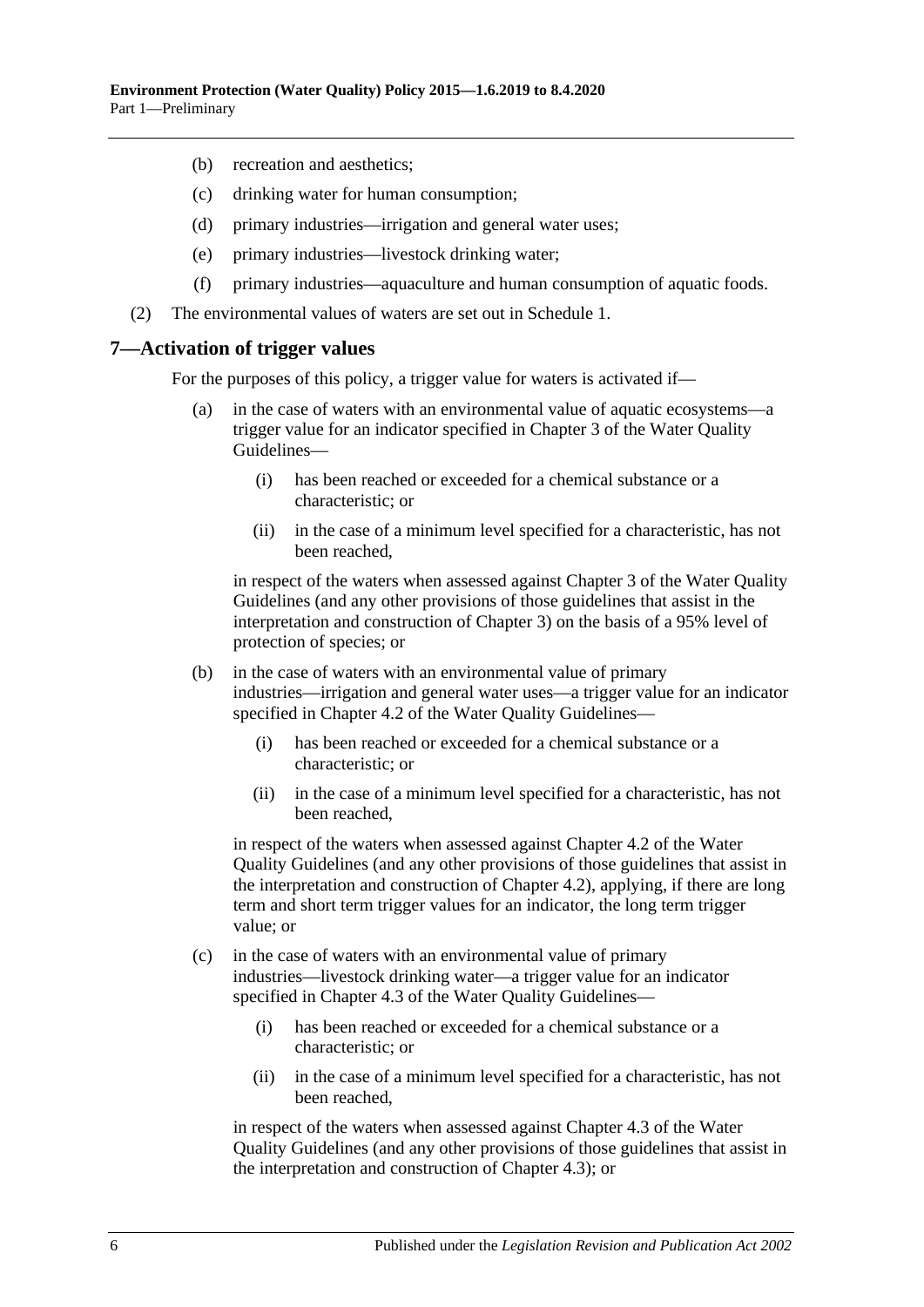- (d) in the case of waters with an environmental value of primary industries—aquaculture and human consumption of aquatic foods—a guideline value for an indicator specified in Chapter 4.4 of the Water Quality Guidelines—
	- (i) has been reached or exceeded for a chemical substance or a characteristic; or
	- (ii) in the case of a minimum level specified for a characteristic, has not been reached,

in respect of the waters when assessed against Chapter 4.4 of the Water Quality Guidelines (and any other provisions of those guidelines that assist in the interpretation and construction of Chapter 4.4).

# <span id="page-6-0"></span>**8—Application of policy**

- (1) This policy applies in relation to all surface and underground waters (whether or not on or below private land) including the water within a public stormwater system or an irrigation drainage channel, but excluding—
	- (a) water within the pipes and closed tanks of a water reticulation system or salt interception scheme; and
	- (b) water within sewerage infrastructure or any other wastewater management system; and
	- (c) water within a closed tank constructed of or lined with material impervious to water; and
	- (d) water within a private or public swimming pool.
- (2) This policy does not apply in relation to the discharge of uncontaminated stormwater into any waters or onto land in a place from which it is reasonably likely to enter any waters (including by processes such as seepage or infiltration or carriage by wind, rain, sea spray or stormwater or by the rising of the water table).
- (3) Except for [clause](#page-7-5) 9(e) and [\(f\)](#page-7-6) (and [Schedule](#page-21-0) 4) and Part [2 Division](#page-16-2) 3, and subject to an environmental authorisation held by a public authority relating to a prescribed activity of environmental significance referred to in Schedule 1, Part A, clause 4(2) of the Act (Discharge of Stormwater to Underground Aquifers), this policy does not apply in relation to the ultimate discharge of stormwater from a public stormwater system by a public authority responsible for the system into any waters or onto land in a place from which it is reasonably likely to enter any waters (including by processes such as seepage or infiltration or carriage by wind, rain, sea spray or stormwater or by the rising of the water table).
- (4) Nothing in this policy affects the operation of an authority or exemption given by or under any Act or law (other than the *[Environment Protection Act](http://www.legislation.sa.gov.au/index.aspx?action=legref&type=act&legtitle=Environment%20Protection%20Act%201993) 1993*) and in force immediately before the commencement of this policy.
- (5) If, immediately before the commencement of this policy, a prescribed activity of environmental significance was being lawfully undertaken by a person in a manner that would contravene a provision of this policy, that provision will not apply in relation to the activity so undertaken until the expiry of the second year of operation of this policy.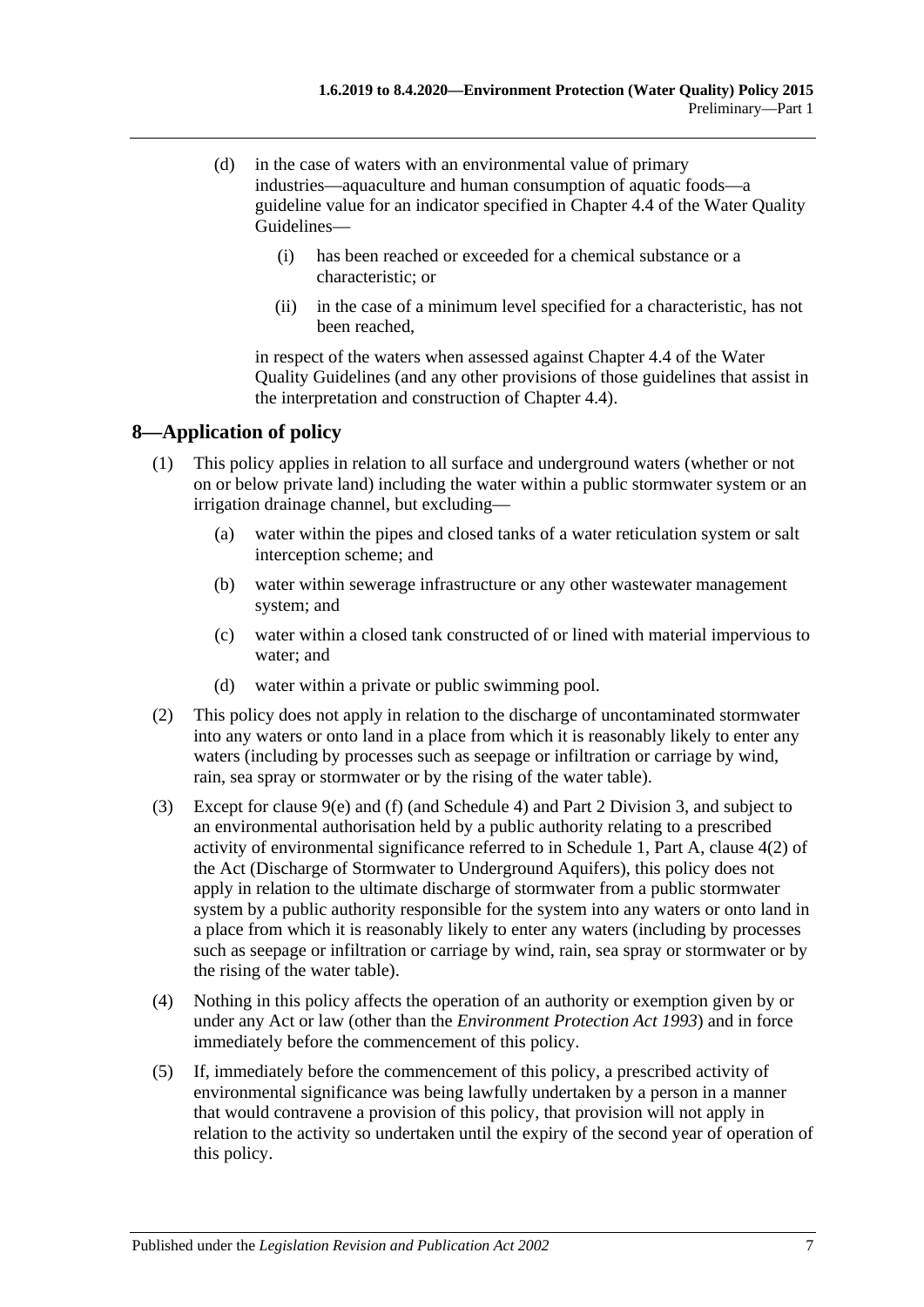(6) In this clause—

*uncontaminated stormwater* means stormwater other than contaminated stormwater.

# <span id="page-7-0"></span>**Part 2—Water quality measures**

**Note—**

Compliance with the measures in [Divisions](#page-7-1) 1 and 2 may be enforced by the issue of environment protection orders.

# <span id="page-7-1"></span>**Division 1—General environmental duty**

### <span id="page-7-2"></span>**9—General environmental duty (section 25 of Act)**

The provisions that a person must comply with in taking all reasonable and practicable measures to prevent or minimise environmental harm resulting from undertaking an activity that pollutes or might pollute waters (in compliance with the general environmental duty) include, but are not limited to, the following:

- (a) the person must apply the waste management hierarchy;
- (b) in the case of waters with an environmental value of aquatic ecosystems or primary industries—the person must avoid activating a trigger value for the waters;
- (c) in the case of waters with an environmental value of recreation and aesthetics—the person must have regard to the *Guidelines for Managing Risks in Recreational Water 2008* prepared by the National Health and Medical Research Council as in force from time to time;
- (d) in the case of waters with an environmental value of drinking water for human consumption—the person must have regard to the *Australian Drinking Water Guidelines 2011* prepared by the National Health and Medical Research Council as in force from time to time;
- <span id="page-7-5"></span>(e) if the codes, standards, guidelines or other document prescribed in [Schedule](#page-21-0) 4 contemplate measures that are expressed as mandatory in relation to the activity—the person must comply with those measures;
- <span id="page-7-6"></span>(f) if the codes, standards, guidelines or other document prescribed in [Schedule](#page-21-0) 4 contemplate measures that are not expressed as mandatory but are expressed as recommendations in relation to the activity—the person must have regard to those measures.

# <span id="page-7-3"></span>**Division 2—Offences**

## <span id="page-7-7"></span><span id="page-7-4"></span>**10—Class 1 pollutants**

(1) A person must not discharge a class 1 pollutant into any waters or onto land in a place from which it is reasonably likely to enter any waters (including by processes such as seepage or infiltration or carriage by wind, rain, sea spray or stormwater or by the rising of the water table).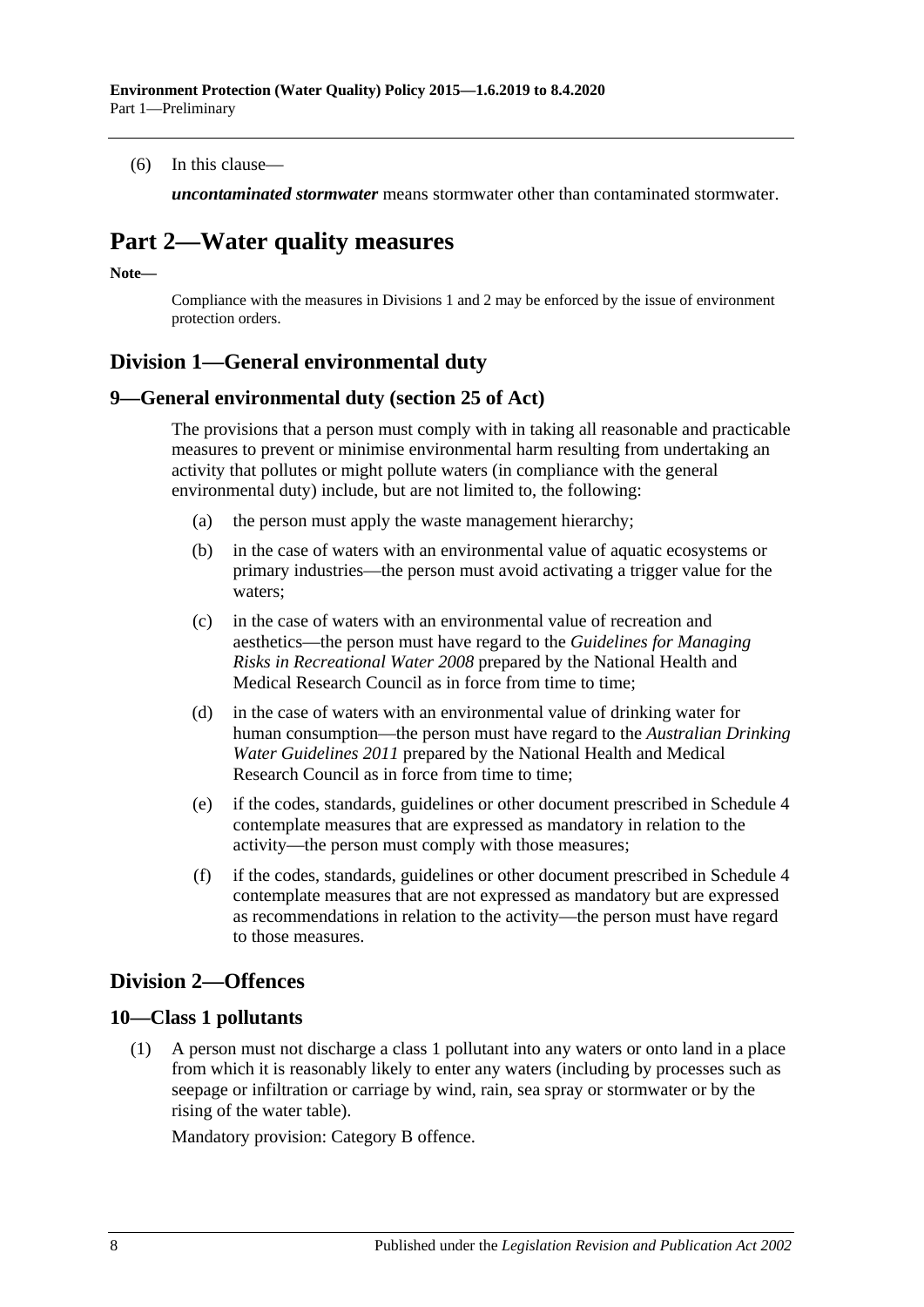- (2) Nothing in [subclause](#page-7-7) (1) prevents—
	- (a) the lawful use of a pesticide or herbicide that has been manufactured for use in relation to waters provided it is used at a rate, concentration or level not exceeding a maximum rate, concentration or level specified by the manufacturer or by law; or
	- (b) the use by the holder of an aquaculture licence of a substance designed for therapeutic or prophylactic use for aquatic organisms in accordance with the *[Aquaculture Regulations](http://www.legislation.sa.gov.au/index.aspx?action=legref&type=subordleg&legtitle=Aquaculture%20Regulations%202005) 2005*.
- (3) [Subclause](#page-7-7) (1) does not apply in relation to—
	- (a) the discharge of wastewater or liquid waste by the holder of an environmental authorisation in accordance with the authorisation; or
	- (b) the discharge of a class 1 pollutant to the extent that the pollutant may be lawfully discharged under a subsequent provision of this Division.

### <span id="page-8-2"></span><span id="page-8-0"></span>**11—Class 2 pollutants**

- (1) A person must not discharge a class 2 pollutant into any waters or a cavity in land. Mandatory provision: Category B offence.
- (2) [Subclause](#page-8-2) (1) does not apply in relation to—
	- (a) any prescribed activity of environmental significance carried on by the holder of an environmental authorisation in accordance with the authorisation; or
	- (b) the discharge into waters of faeces from aquatic organisms by the holder of an aquaculture licence acting in accordance with the licence; or
	- (c) the incidental discharge into waters of a class 2 pollutant in the course of environmental watering carried out under—
		- (i) the *[Murray-Darling Basin Act](http://www.legislation.sa.gov.au/index.aspx?action=legref&type=act&legtitle=Murray-Darling%20Basin%20Act%202008) 2008*; or
		- (ii) the *[Natural Resources Management Act](http://www.legislation.sa.gov.au/index.aspx?action=legref&type=act&legtitle=Natural%20Resources%20Management%20Act%202004) 2004*; or
		- (iii) the *[River Murray Act](http://www.legislation.sa.gov.au/index.aspx?action=legref&type=act&legtitle=River%20Murray%20Act%202003) 2003*; or
		- (iv) the *Water Act 2007* of the Commonwealth; or
	- (d) the discharge of a class 2 pollutant to the extent that the pollutant may be lawfully discharged under a subsequent provision of this Division.
- (3) In this clause—

*environmental watering*, in relation to waters, means the use of water to replenish or sustain the ecological values of ecosystems within the waters.

### <span id="page-8-1"></span>**12—Discharge limits for declared activities**

A person must not, in the course of undertaking an activity declared by amendment of this policy under [clause](#page-17-1) 22, discharge a pollutant listed in the declaration into waters (including a particular body of waters) described or delineated in the declaration, at a rate, concentration or level that exceeds the rate, concentration or level specified by the declaration in respect of that pollutant.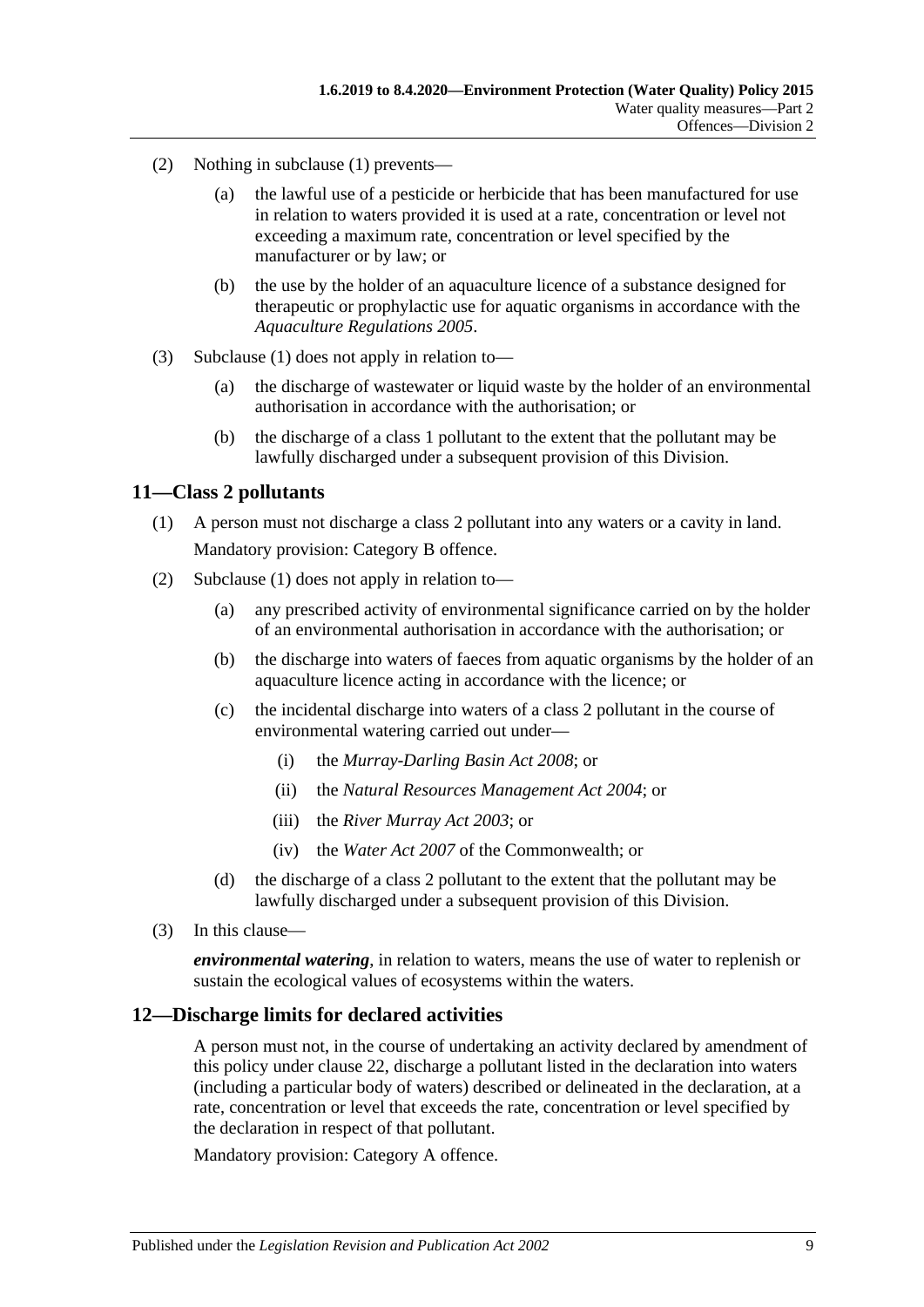## <span id="page-9-0"></span>**13—Antifoulants**

(1) A person must not use an antifoulant that contains tributyltin.

Mandatory provision: Category A offence.

- <span id="page-9-2"></span>(2) A person must, in using an antifoulant, or removing an antifoulant from any surface, comply with the following provisions:
	- (a) the cleaning of the hull of a vessel or the surface of any structure that has been coated with an antifoulant, or of any equipment contaminated with antifoulant, may only be carried out—
		- (i) in dry dock; or
		- (ii) above the high water mark of any waters; or
		- (iii) below the high water mark of any waters while the tide is out to such an extent that there is no tidal water coming into contact with the vessel, structure or equipment;
	- (b) antifoulant residues—
		- (i) must not enter any waters; and
		- (ii) must not come into contact with any land that is below the high water mark of any waters; and
		- (iii) must be collected and disposed of at a waste depot that is authorised under the Act to receive such waste.

Mandatory provision: Category B offence.

(3) Nothing in [subclause](#page-9-2) (2) prevents the use by the holder of an aquaculture licence of an antifoulant in accordance with the *[Aquaculture Regulations](http://www.legislation.sa.gov.au/index.aspx?action=legref&type=subordleg&legtitle=Aquaculture%20Regulations%202005) 2005*.

## <span id="page-9-3"></span><span id="page-9-1"></span>**13A—Prohibited firefighting foam and foam products**

- (1) A person must not use, or cause or permit the use of, a prohibited firefighting foam. Mandatory provision: Category A offence.
- <span id="page-9-4"></span>(2) A person must not fill, or cause or permit the filling of, a fire extinguisher with a prohibited firefighting foam product.

Mandatory provision: Category B offence.

- (3) A person who refills, or causes or permits the refilling of, a fire extinguisher must ensure that, before transitioning the fire extinguisher from a prohibited firefighting foam product to a firefighting foam product that is fluorine-free—
	- (a) the fire extinguisher is thoroughly cleaned so as to remove, as far as reasonably practicable, any residual prohibited firefighting foam product or prohibited firefighting foam; and
	- (b) any prohibited firefighting foam product, prohibited firefighting foam or wastewater produced in the cleaning process is collected, securely contained and disposed of to a facility, or stored in a manner, approved by the Authority.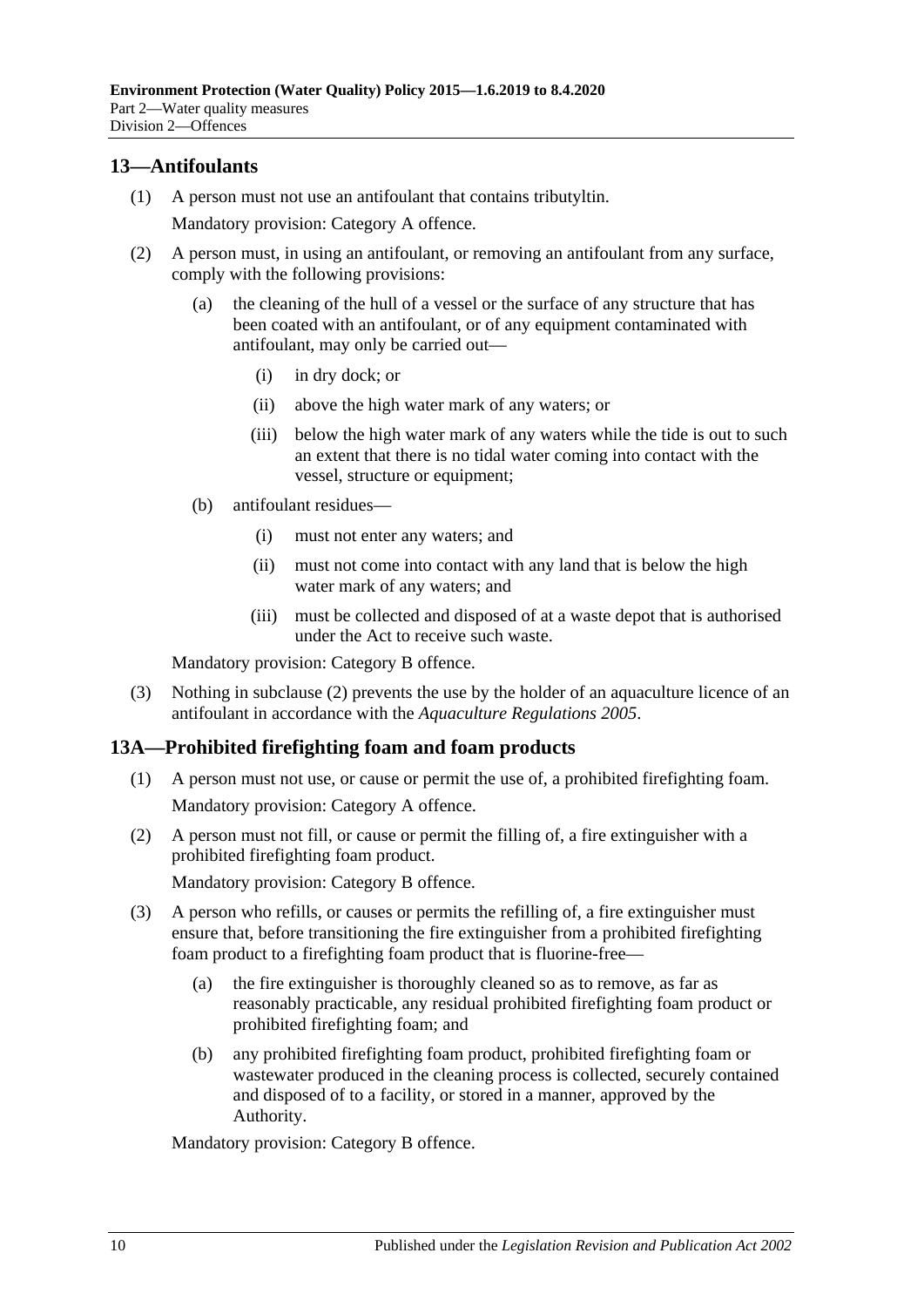(4) A person must not supply a firefighting foam product unless the producer's certification of its fluorine content is clearly displayed on a label or document provided with the product.

Mandatory provision: Category B offence.

- (5) [Subclause](#page-9-3) (1) does not apply until the relevant day in relation to the use of a prohibited firefighting foam by means of—
	- (a) a large fire extinguisher; or
	- (b) a small fire extinguisher, provided that the firefighting foam product used to produce the prohibited firefighting foam was in the fire extinguisher before the commencement of this clause.
- (6) [Subclause](#page-9-4) (2) does not apply until the relevant day in relation to the filling or refilling of a large fire extinguisher.
- (7) In this clause—

*class A fire* means a fire involving ordinary combustible material (other than liquids or gases) including wood, paper, cloth, plastics, rubber or other material comprised of organic carbon based compounds;

*class B fire* means a fire involving flammable or combustible liquids (and their fumes) including gasoline, petroleum, grease, oils, paints or other material with a low flashpoint;

*fire extinguisher* means a small fire extinguisher or large fire extinguisher;

*firefighting foam* means foam for preventing, controlling or extinguishing a class A or class B fire;

*firefighting foam product* means a concentrate or aqueous solution for use in a fire extinguisher for the production of firefighting foam;

*large fire extinguisher* means a fire extinguisher with a capacity of 90L or more, and includes—

- (a) a fire extinguishing system on a fire truck; and
- (b) an on-site fixed fire extinguishing system; and
- (c) any pumps, pipes, hoses, nozzles, sprinklers, storage containers and any other equipment associated with such systems;

*prohibited firefighting foam* means firefighting foam produced from a prohibited firefighting foam product;

*prohibited firefighting foam product* means a firefighting foam product that contains a fluorinated organic compound or compounds, but does not include a firefighting foam product that is fluorine-free;

*relevant day* means the second anniversary following the day fixed by the Governor for this clause to come into operation;

*small fire extinguisher* means a fire extinguisher with a capacity of less than 90L, and includes a hand-held or mobile fire extinguisher.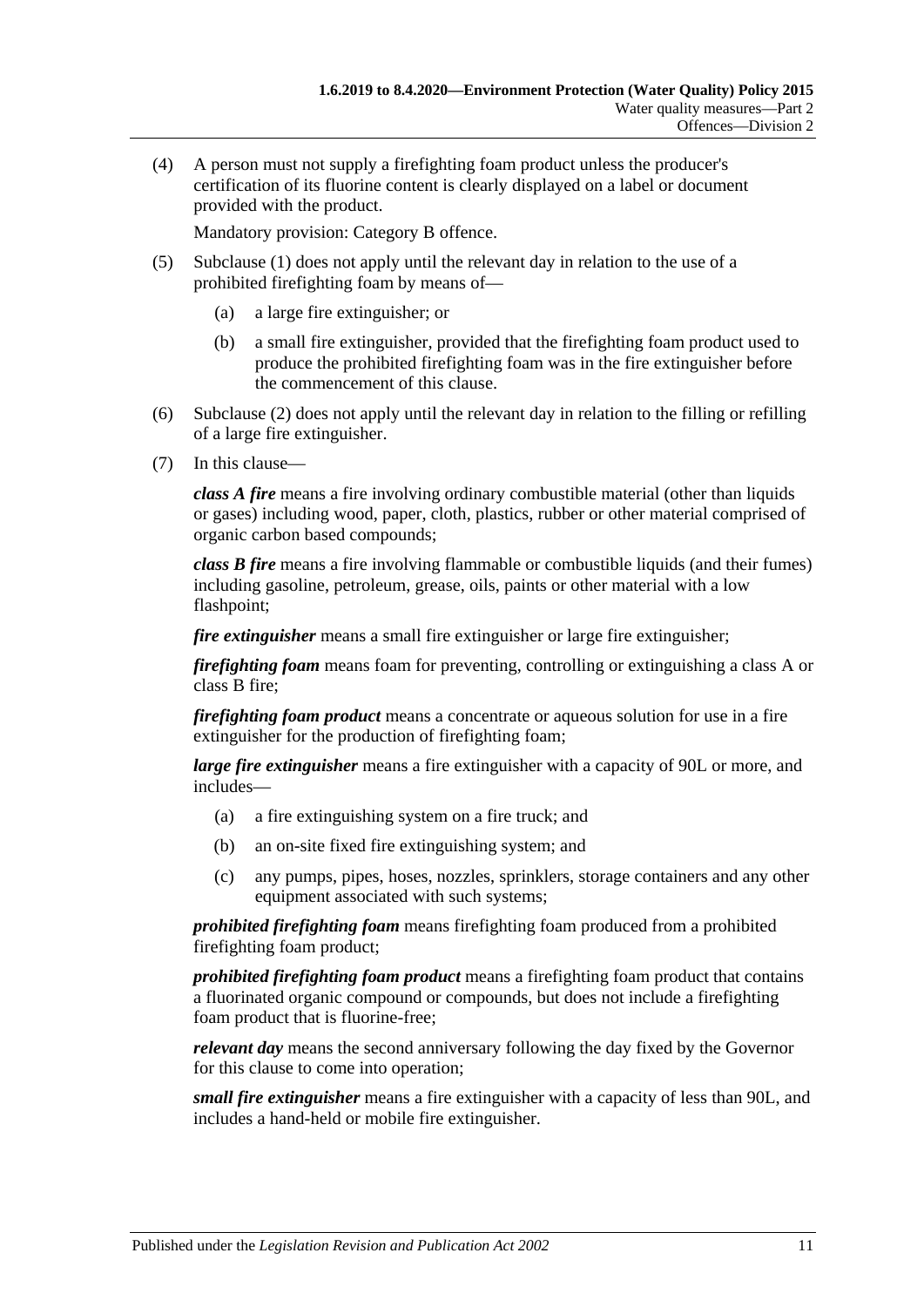### <span id="page-11-0"></span>**14—Waste from extractive industries**

- (1) An operator of an extractive industry must ensure that—
	- (a) waste generated at the premises is not discharged into any waters or onto land in a place from which it is reasonably likely to enter any waters (including by processes such as seepage or infiltration or carriage by wind, rain, sea spray or stormwater or by the rising of the water table); and
	- (b) the premises incorporate a wastewater management system; and
	- (c) the system is effectively operating in respect of any wastewater generated at the premises while the premises are being used for the works.

Mandatory provision: Category B offence.

(2) An operator of an extractive industry must ensure that stormwater that has been contaminated by extracted material on the premises has had as much extracted material removed from it as is reasonably practicable before it is discharged into any waters.

Mandatory provision: Category B offence.

(3) In this clause—

*extractive industry* means works involving the extraction, or extraction and processing (by crushing, grinding, milling or separating into different sizes by sieving, air elutriation or in any other manner), of sand, gravel, stone, shell, shale, clay or soil, but excluding dredging or the removal of sand from a beach.

#### <span id="page-11-1"></span>**15—Waste from miscellaneous works**

- (1) An operator of works to which this clause applies (see [subclause](#page-11-2) (2)) must ensure that—
	- (a) waste generated at the premises is not discharged into any waters or onto land in a place from which it is reasonably likely to enter any waters (including by processes such as seepage or infiltration or carriage by wind, rain, sea spray or stormwater or by the rising of the water table); and
	- (b) the premises incorporate a wastewater management system; and
	- (c) the system is effectively operating in respect of any wastewater generated at the premises while the premises are being used for the works.

- <span id="page-11-2"></span>(2) This clause applies to the following works:
	- (a) an *abattoir, slaughter house or poultry processing works*, being works for the slaughter of animals and the production of meat or meat products for human or animal consumption;
	- (b) a *cattle feedlot*, being a confined yard or area in which cattle are held and are fed principally by mechanical means or by hand;
	- (c) *composting works*;
	- (d) *concrete batching works*, being works for the production of concrete or concrete products by the mixing of cement, sand, rock, aggregate or other similar materials;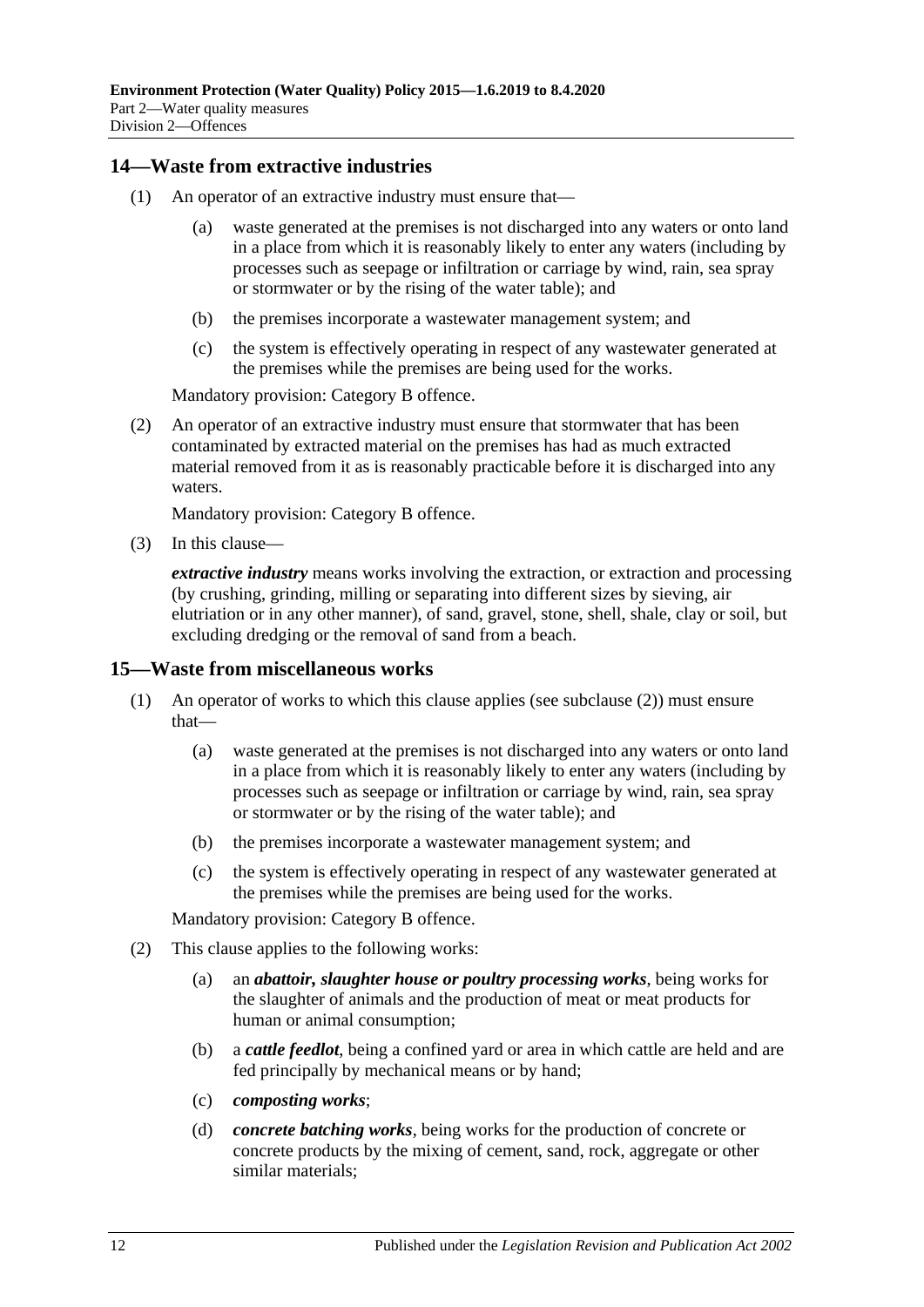- <span id="page-12-1"></span>(e) *fish processing works*, being works for scaling, gilling, gutting, filleting or otherwise processing fish for sale, but excluding—
	- (i) such works conducted on vessels; or
	- (ii) the processing of fish in the course of a business of selling fish by retail;
- (f) a *milking shed*, being a structure, whether roofed or not, at which operations for the milking of animals are carried on (including associated yard areas in which animals are confined prior to or following milking);
- (g) *milk processing works*, being works for separating, evaporating or otherwise processing milk for the manufacture of evaporated or condensed milk, cheese, butter, ice cream or other similar dairy products;
- (h) a *piggery*, being confined or roofed structures for the keeping or husbandry of pigs;
- (i) a *saleyard*, being a commercial yard at which cattle, sheep or other animals are gathered or confined for the purposes of their sale, auction or exchange (including associated transport loading facilities);
- (j) a *tannery or fellmongery*, being works for the commercial preservation or treatment of animal skins or hides, but excluding—
	- (i) the processing of skins or hides by primary producers in the course of primary production activities outside township areas; or
	- (ii) the processing of skins or hides in the course of taxidermy;
- (k) a *winery or distillery*, being works for processing grapes or other produce to make wine or spirits, but excluding works for bottling only.
- (3) In [subclause](#page-12-1)  $(2)(e)$ —

*processing fish* does not include freezing, chilling or packing the fish.

#### <span id="page-12-2"></span><span id="page-12-0"></span>**16—Waste from septic systems**

(1) A person who owns or occupies premises at which a septic system is installed must ensure that waste from the septic system is not discharged into any waters or onto land in a place from which it is reasonably likely to enter any waters (including by processes such as seepage or infiltration or carriage by wind, rain, sea spray or stormwater or by the rising of the water table).

Mandatory provision: Category B offence.

(2) [Subclause](#page-12-2) (1) does not apply in relation to the discharge of waste from a septic system if the waste has been treated so as to ensure that the level or concentration of a pollutant or characteristic specified in column 1 of the following table in respect of the water does not exceed the level or concentration specified in column 2 for that pollutant or characteristic at the point at which the waste enters or is reasonably likely to enter the waters:

| Pollutant or characteristic      | <b>Level or concentration</b> |
|----------------------------------|-------------------------------|
| total nitrogen (as nitrogen)     | $5 \text{ mg/L}$              |
| total phosphorus (as phosphorus) | $0.5 \text{ mg/L}$            |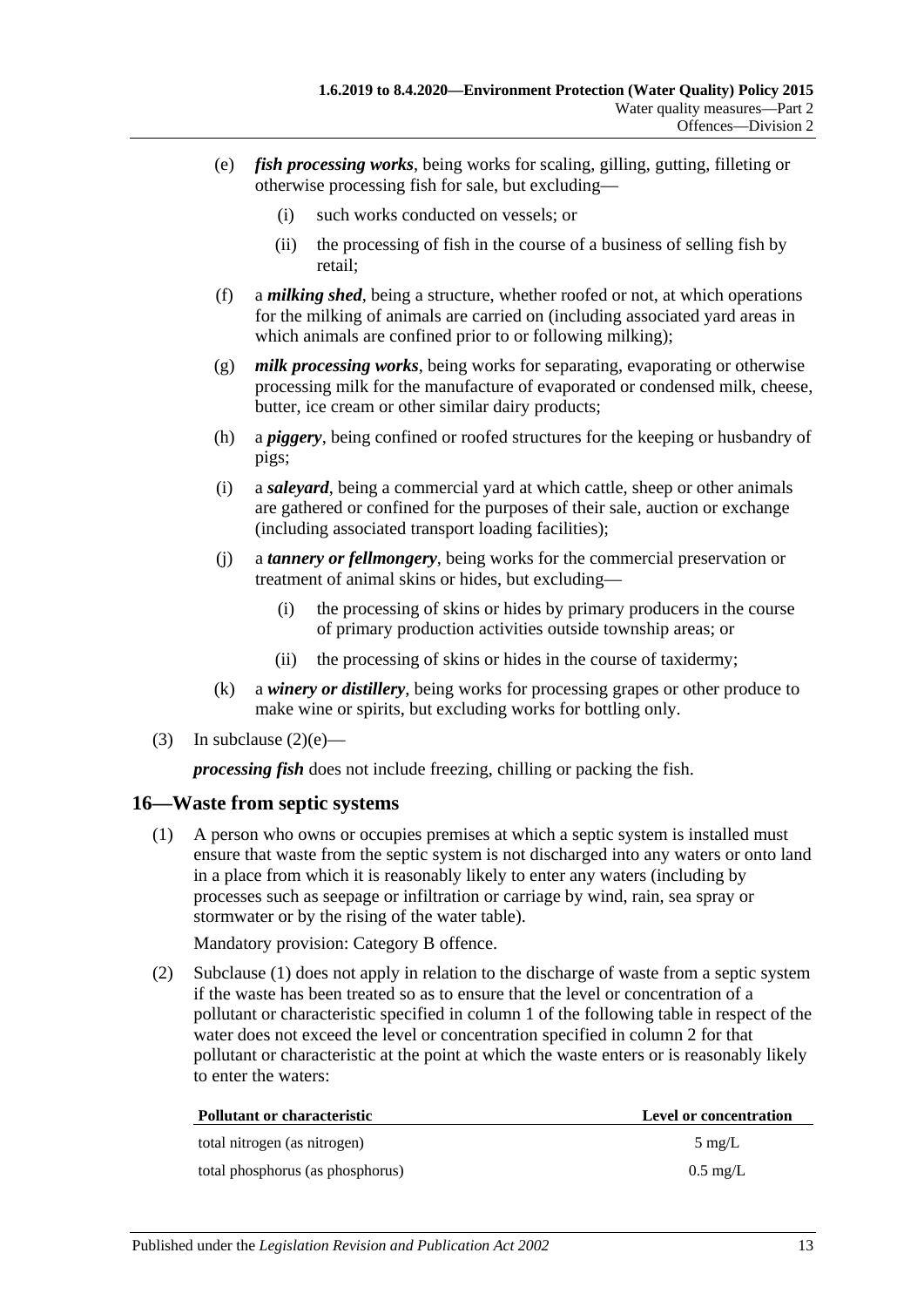| Pollutant or characteristic | <b>Level or concentration</b> |
|-----------------------------|-------------------------------|
| biochemical oxygen demand   | $10 \text{ mg/L}$             |

### <span id="page-13-2"></span><span id="page-13-0"></span>**17—Waste from sewerage infrastructure**

(1) An operator of sewerage infrastructure must ensure that waste from the infrastructure is not discharged into any waters or onto land in a place from which it is reasonably likely to enter any waters (including by processes such as seepage or infiltration or carriage by wind, rain, sea spray or stormwater or by the rising of the water table). Mandatory provision: Category B offence.

(2) [Subclause](#page-13-2) (1) does not apply in relation to the discharge of waste from sewerage infrastructure—

- (a) by the holder of an environmental authorisation in accordance with the authorisation; or
- (b) in accordance with an approval within the meaning of the *[South Australian](http://www.legislation.sa.gov.au/index.aspx?action=legref&type=subordleg&legtitle=South%20Australian%20Public%20Health%20(Wastewater)%20Regulations%202013)  [Public Health \(Wastewater\) Regulations](http://www.legislation.sa.gov.au/index.aspx?action=legref&type=subordleg&legtitle=South%20Australian%20Public%20Health%20(Wastewater)%20Regulations%202013) 2013* relating to the infrastructure.
- (3) In this clause—

*waste*, from sewerage infrastructure, includes wastewater generated by the infrastructure.

#### <span id="page-13-4"></span><span id="page-13-1"></span>**18—Waste from vessels**

(1) Subject to [subclause](#page-13-3) (2), the owner, or the person in charge, of a vessel must ensure that, while the vessel is on inland or marine waters, waste (other than greywater) produced on or brought onto the vessel is stored on the vessel in a container from which it cannot escape.

- <span id="page-13-3"></span>(2) Wastewater may be discharged from a vessel as follows:
	- (a) blackwater may be discharged into marine waters from a vessel, provided that—
		- (i) the vessel is not a prescribed vessel; and
		- (ii) the blackwater—
			- (A) has been macerated into a fine slurry; and
			- (B) does not contain formaldehyde-based chemical treatments; and
			- (C) is not discharged into—
				- prescribed waters; or
				- waters within a harbor, marina or canal; or
				- waters within 3 nautical miles from any person in the waters or an aquaculture lease; and
		- (iii) in addition, in the case of untreated blackwater—
			- (A) it is not discharged into waters within 3 nautical miles from mean high water springs; and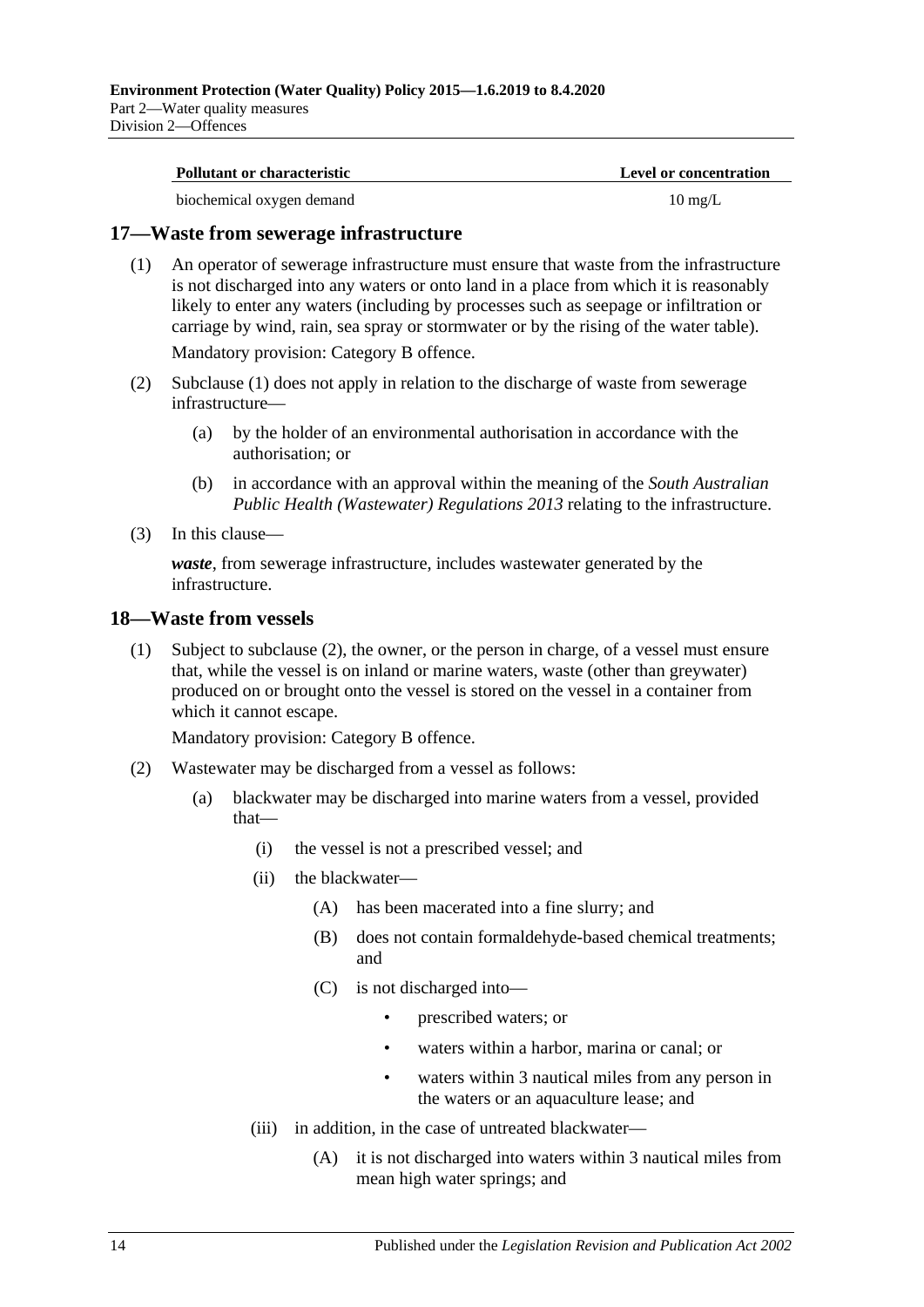- (B) the vessel is underway when the blackwater is discharged;
- (b) commercial fishing wastewater may be discharged from a vessel into marine waters other than prescribed waters, provided that it is not discharged into—
	- (i) waters within a harbor, marina or canal; or
	- (ii) waters within 3 nautical miles from any person in the waters,

(unless the Authority is satisfied that, due to the fishing operation involved, it is not reasonably practicable to prevent such discharge, in which case the wastewater may be so discharged following the removal from it of as much blood and other organic fishing or fish processing waste as is reasonably practicable).

<span id="page-14-1"></span>(3) Subject to [subclause](#page-14-0) (4), the owner, or the person in charge, of a vessel constructed after the commencement of this policy must ensure that, while the vessel is on inland or marine waters, greywater produced on or brought onto the vessel is stored on the vessel in a container from which it cannot escape.

- <span id="page-14-0"></span>(4) Greywater may be discharged from a vessel, provided that—
	- (a) the vessel is not permanently moored; and
	- (b) the greywater—
		- (i) does not contain formaldehyde-based chemical treatments or visible solids; and
		- (ii) is not discharged into—
			- (A) waters within a harbor, marina or canal; or
			- (B) waters within 1 nautical mile from any person in the waters; or
			- (C) waters within 3 nautical miles from an aquaculture lease; and
		- (iii) if untreated, is not discharged into—
			- (A) inland waters; or
			- (B) marine waters within 3 nautical miles from mean high water springs.
- (5) It will not be necessary in any proceedings for an offence against [subclause](#page-13-4) (1) or [\(3\)](#page-14-1) to prove that waste actually escaped from the container.
- <span id="page-14-2"></span>(6) For the purposes of this clause, blackwater will be taken to be treated if each of the following specifications have been met in relation to the blackwater (other than by a process of dilution):
	- (a) the pH is between 6 and 8.5 (inclusive);
	- (b) the concentration of suspended solids is less than 35 mg/L;
	- (c) the level of biochemical oxygen demand is less than 25 mg/L;
	- (d) the level of chemical oxygen demand is less than  $125 \text{ mg/L}$ ;
	- (e) the concentration of enterococci is less than 40 cells/0.1 L.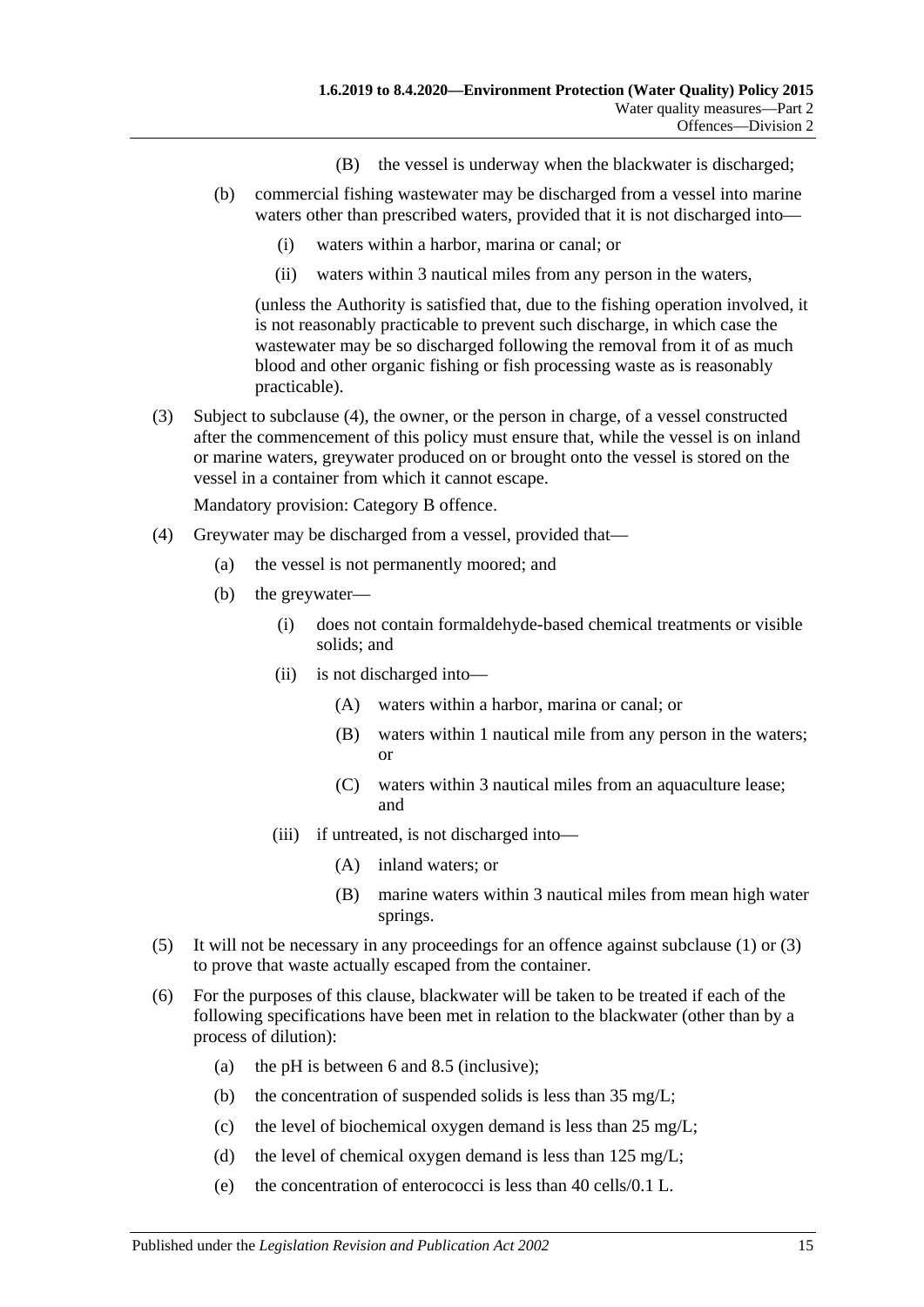- <span id="page-15-0"></span>(7) For the purposes of this clause, greywater will be taken to be treated if—
	- (a) each of the following specifications have been met in relation to the greywater (other than by a process of dilution):
		- (i) the concentration of suspended solids is less than 50 mg/L;
		- (ii) the concentration of grease is less than  $25 \text{ mg/L}$ ;
		- (iii) the concentration of nitrogen is less than  $10 \text{ mg/L}$ ;
		- (iv) the concentration of phosphorus is less than  $1 \text{ mg/L}$ ;
		- (v) the concentration of enterococci is less than 40 cells/0.1 L; and
	- (b) the Authority is satisfied that the greywater has been subjected to a process (eg digestion, oxidation or some other process approved by the Authority) to reduce the level of biochemical oxygen demand.
- (8) In this clause, unless the contrary intention appears—

*aquaculture lease* has the same meaning as in the *[Aquaculture Act](http://www.legislation.sa.gov.au/index.aspx?action=legref&type=act&legtitle=Aquaculture%20Act%202001) 2001*;

*blackwater* means human wastewater or wastewater generated by flushing or cleaning a toilet, and includes treated blackwater;

*commercial fishing wastewater* means wastewater produced in the course of commercial fishing or commercial fish processing, and includes deckhold water and water containing blood and other organic fishing or fish processing waste;

*greywater* means wastewater generated by washing, laundering, bathing or showering and includes water containing food or beverage waste and treated greywater, but does not include blackwater;

*harbor* has the same meaning as in the *[Harbors and Navigation Act](http://www.legislation.sa.gov.au/index.aspx?action=legref&type=act&legtitle=Harbors%20and%20Navigation%20Act%201993) 1993*;

*marina* means a boat basin for the mooring, berthing, securing or other storage of 2 or more vessels;

*Murray Mouth* means the Coorong and coastal waters that are within 500 metres of a line joining the locations on mean high water springs closest to 35°33′18.69″ South, 138°52′45.87″ East (northern side of the headland of Sir Richard Peninsula) and 35°33′21.95″ South, 138°52′53.34″ East (northern side of the headland of Younghusband Peninsula);

*prescribed vessel* means a vessel—

- (a) of or above 400 gross tonnage engaged in international shipping; or
- (b) authorised to carry more than 15 persons;

#### *prescribed waters* means—

- (a) waters of the River Murray and its tributaries; or
- (b) waters of Lake George; or
- (c) waters of the Coorong above the Murray Mouth; or
- (d) waters of Lake Albert and Lake Alexandrina;

*treated blackwater*—see [subclause](#page-14-2) (6);

*treated greywater*—see [subclause](#page-15-0) (7);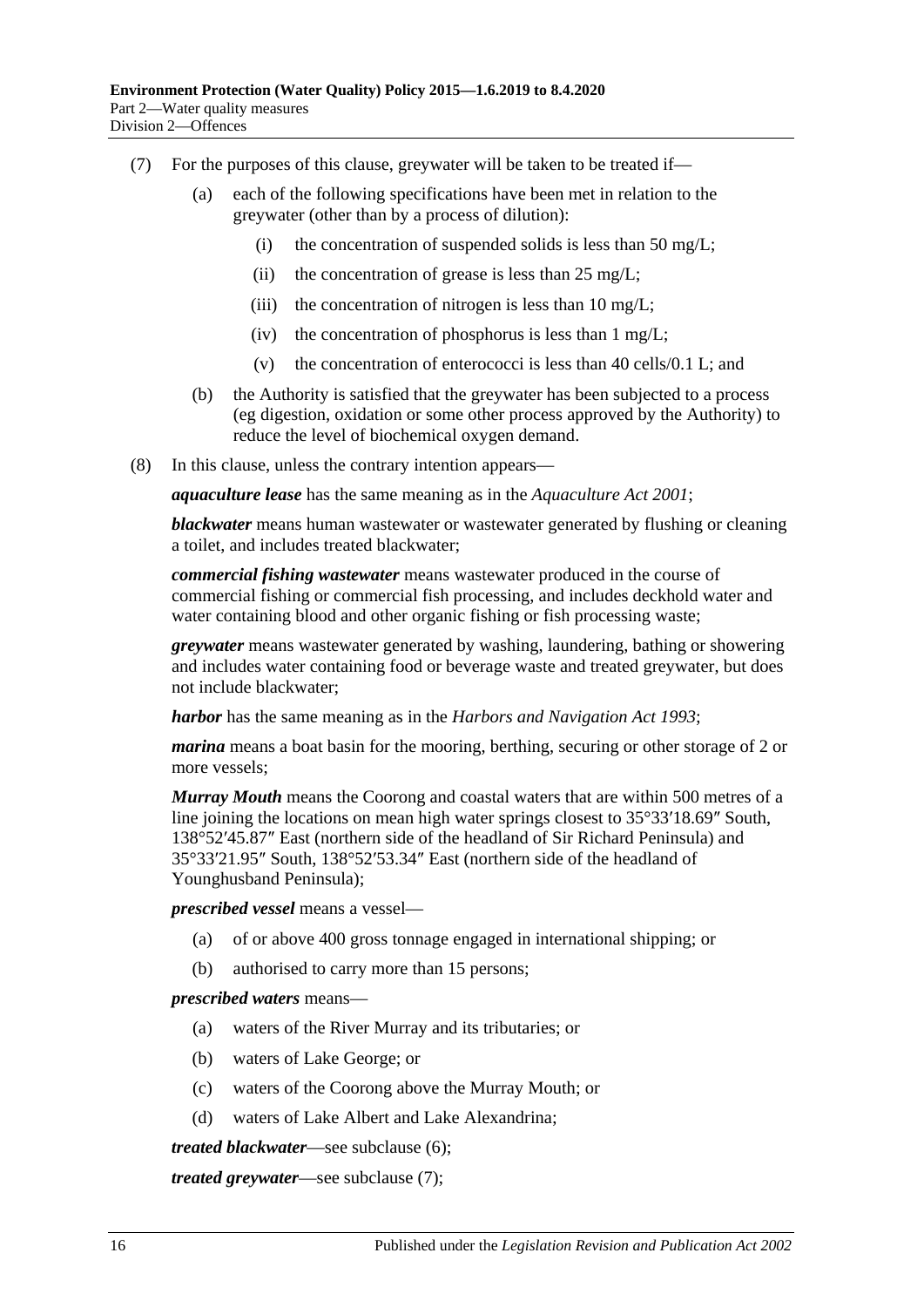*untreated blackwater* means blackwater other than treated blackwater;

*untreated greywater* means greywater other than treated greywater.

### <span id="page-16-0"></span>**19—Waste from waste depots**

An operator of a waste depot must not discharge waste deposited or generated at the depot into any waters or onto land in a place from which it is reasonably likely to enter any waters (including by processes such as seepage or infiltration or carriage by wind, rain, sea spray or stormwater or by the rising of the water table).

Mandatory provision: Category B offence.

#### <span id="page-16-4"></span><span id="page-16-1"></span>**20—Wastewater lagoons**

(1) An operator of a wastewater lagoon must ensure that the contents of the lagoon do not overflow, or reach a level where it is reasonably likely that they will overflow, into any waters or onto land in a place from which they are reasonably likely to enter any waters (including by processes such as seepage or infiltration or carriage by wind, rain, sea spray or stormwater or by the rising of the water table).

Mandatory provision: Category B offence.

- (2) [Subclause](#page-16-4) (1) does not apply—
	- (a) to a wastewater lagoon that is used for the purposes of a public stormwater system; or
	- (b) to the extent that a degree of overflow has been contemplated in the design and normal course of operation of the lagoon.

# <span id="page-16-2"></span>**Division 3—Matters relating to Part 6 of Act**

## <span id="page-16-3"></span>**21—Matters relating to Part 6 of Act**

In determining any matters under Part 6 of the Act in relation to an activity or development, the Authority must—

- (a) take into account whether the activity or development has resulted or may result in the pollution of any waters through the discharge of waste or a pollutant into waters or onto land; and
- (b) consider the requirements that should, in the event of an authorisation being granted, be imposed on all relevant persons for the purposes of preventing or minimising the pollution of the waters or its harmful effects; and
- (c) in imposing any such requirements, take into account (without limitation)—
	- (i) any code, standard, guidelines or other document referred to in this policy that applies to the activity or development or to the relevant waters; and
	- (ii) in addition, in the case of an exemption from a provision of this policy—whether the exemption should be subject to a condition—
		- (A) requiring a monitoring and reporting program to be carried out in relation to the activity; and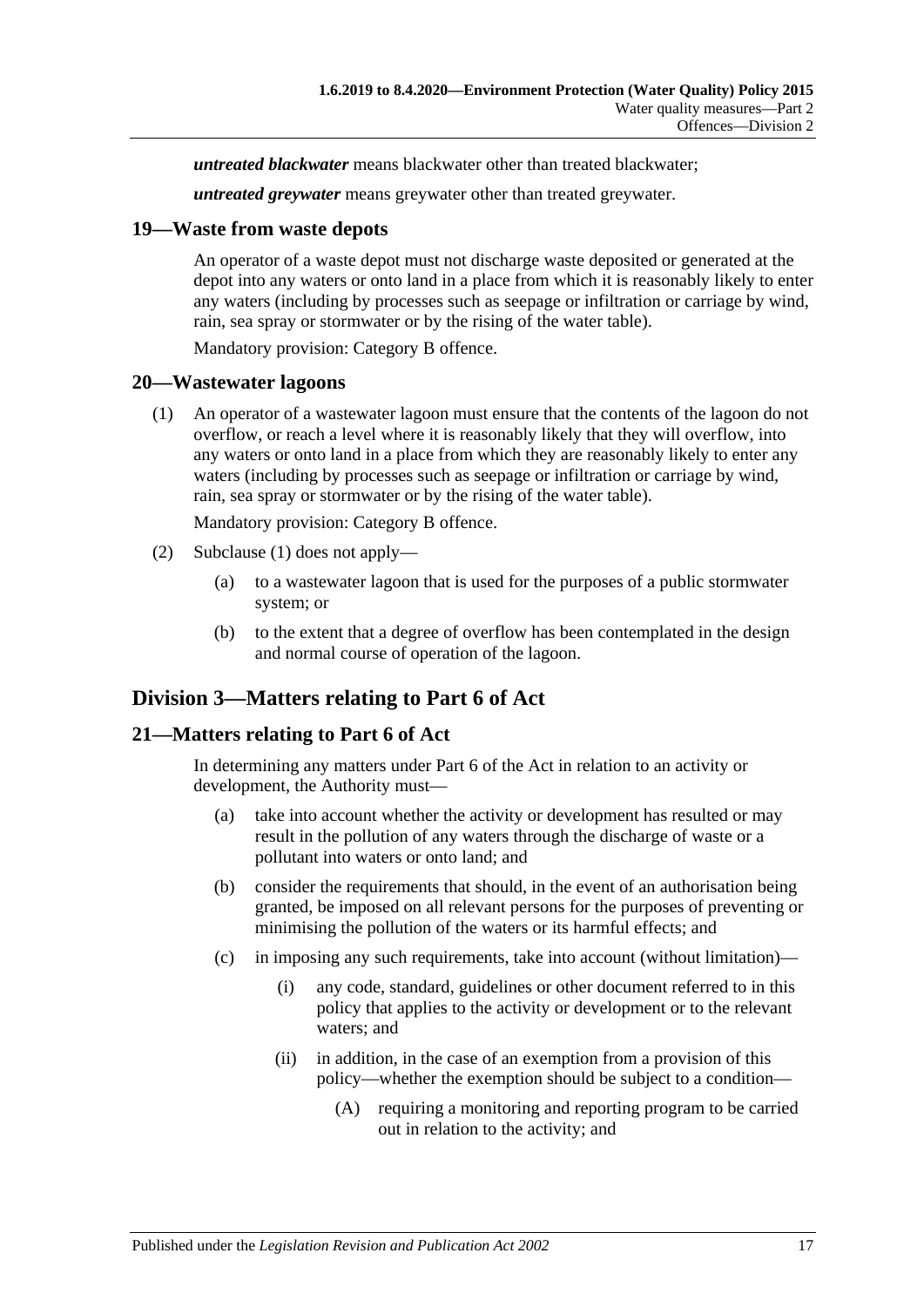(B) if necessary, requiring the program to be independently checked and verified at regular intervals and the checked and verified results to be made available to the Authority.

# <span id="page-17-0"></span>**Part 3—Amendment of policy**

# <span id="page-17-1"></span>**22—Amendment of policy by Gazette notice under section 32 of Act**

- <span id="page-17-4"></span>(1) Pursuant to section  $32(1)(c)$  of the Act, this policy may be amended by the Minister, by notice in the Gazette—
	- (b) so as to—
		- (i) declare or modify, for the purposes of [clause](#page-8-1) 12, an activity, waters or a pollutant or rate, concentration or level of a pollutant; or
		- (ii) modify [Schedule](#page-17-2) 1, [Schedule](#page-19-0) 2, [Schedule](#page-20-0) 3 or [Schedule](#page-21-0) 4; or
		- (iii) make amendments as a consequence of the amendment, revocation or substitution of a code, standard or guidelines (including the Water Quality Guidelines) or other document, referred to in this policy; or
		- (iv) make other amendments (including amendment of [Part](#page-1-0) 1) as a consequence of an amendment referred to in a preceding subparagraph.
- (2) An amendment is to be in the form of a textual amendment and, as such, a provision may be deleted from, substituted in or inserted into the policy and material may be deleted from, substituted in or inserted into a provision of the policy.
- (3) The Authority cannot make a recommendation to the Minister for an amendment referred to in this clause unless—
	- (a) the proposal has been reduced to writing, clearly setting out the purpose and likely impact of and reasons for the proposed amendment; and
	- (b) in relation to an amendment under [subclause](#page-17-4)  $(1)(b)$ —consultation has been undertaken as follows:
		- (i) relevant organisations and industries and the community likely to be affected by the proposed amendment have been consulted;
		- (ii) in addition, in respect of an amendment of [Schedule](#page-17-2) 1 relating to environmental values of waters, the Minister responsible for the administration of the *[Aboriginal Heritage Act](http://www.legislation.sa.gov.au/index.aspx?action=legref&type=act&legtitle=Aboriginal%20Heritage%20Act%201988) 1988* has been consulted as to whether the waters have spiritual or cultural significance to a particular indigenous community;
		- (iii) the views expressed by those consulted have been considered by the Authority and communicated to the Minister.

# <span id="page-17-2"></span>**Schedule 1—Environmental values of waters [\(clause](#page-4-1) 6)**

# <span id="page-17-3"></span>**1—Interpretation**

(1) In this Schedule—

*background TDS level*—see [subclause](#page-18-2) (2);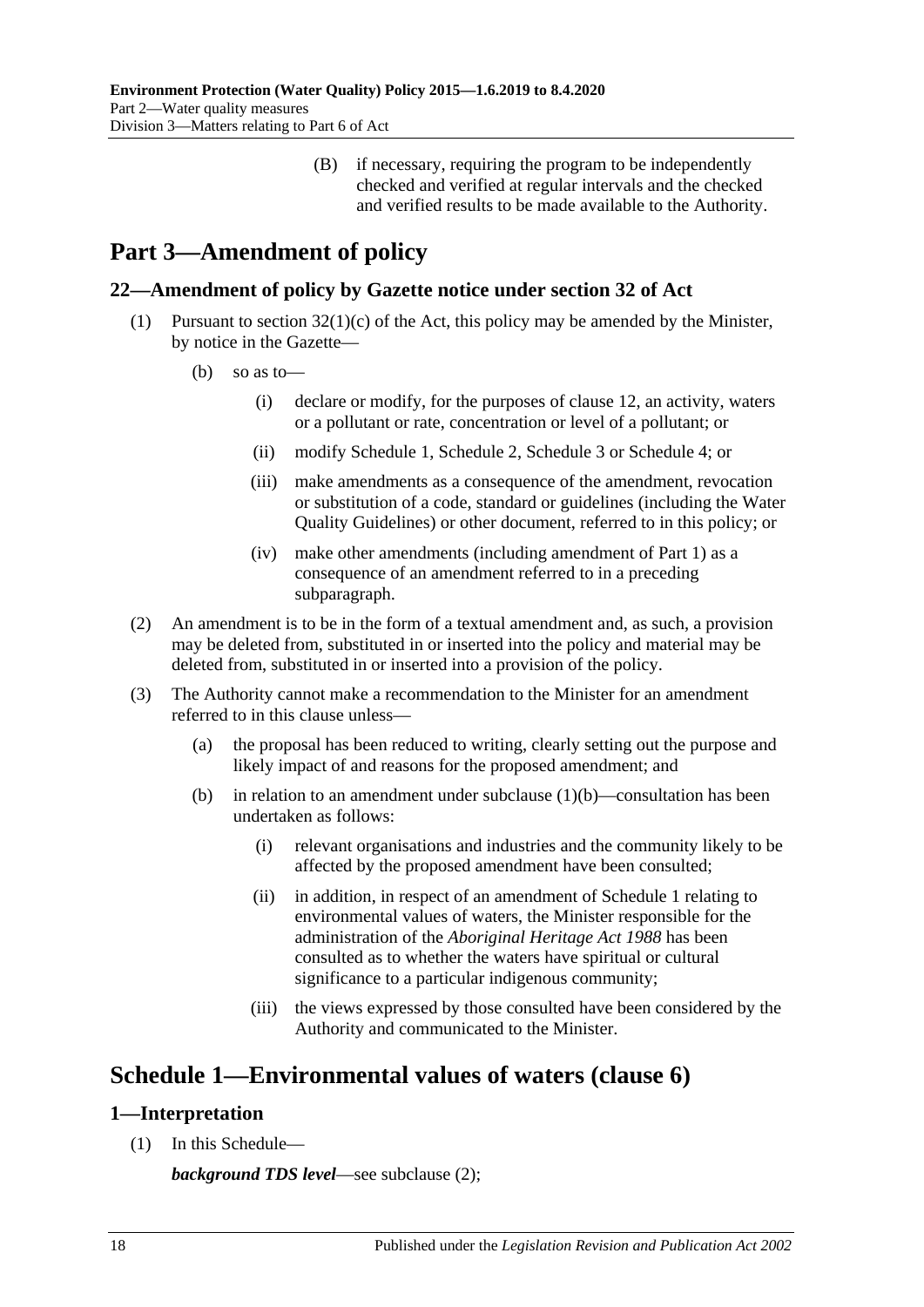*Groundwater Data document* means the document titled *Groundwater Data* prepared by WaterConnect, as in force from time to time (see

http://www.waterconnect.sa.gov.au/Water-Resources/Groundwater/SitePages/Home.a spx);

*TDS* means total dissolved solids.

- <span id="page-18-2"></span>(2) For the purposes of this Schedule—a reference to the background TDS level of underground waters is—
	- (a) in the case of underground waters in a well described in the Groundwater Data document—a reference to the background TDS level as indicated in that document for those waters; and
	- (b) in any other case—a reference to the background TDS level for the waters as measured by a method approved by the Authority.

## <span id="page-18-0"></span>**2—Environmental values of waters—default values**

Subject to [clause](#page-18-1) 3, the following environmental values apply in relation to marine waters and inland surface waters.

| <b>Waters</b>         | <b>Aquatic</b><br>ecosyste<br>m | Recreatio<br>n and<br>aesthetics | Drinking<br>water for<br>human<br>consumptio<br>$\mathbf n$ | <b>Primary</b><br>industries<br>—irrigatio<br>n and<br>general<br>water uses | <b>Primary</b><br>industries<br>—livestoc<br>$k$ drinking<br>water | <b>Primary</b><br>industries<br>—aquacult<br>ure and<br>human<br>consumptio<br>n of<br>aquatic<br>foods |
|-----------------------|---------------------------------|----------------------------------|-------------------------------------------------------------|------------------------------------------------------------------------------|--------------------------------------------------------------------|---------------------------------------------------------------------------------------------------------|
| Marine waters         | X                               | X                                |                                                             |                                                                              |                                                                    | X                                                                                                       |
| Inland surface waters | X                               | X                                |                                                             | X                                                                            | Χ                                                                  | X                                                                                                       |

## <span id="page-18-1"></span>**3—Environmental values of particular waters**

The following environmental values apply in relation to the waters as specified:

| <b>Waters</b>                               | <b>Aquatic</b><br>ecosyste<br>m | Recreatio<br>n and<br>aesthetics | <b>Drinking</b><br>water for<br>human<br>consumptio<br>n | <b>Primary</b><br>industries<br>—irrigatio<br>n and<br>general<br>water uses | <b>Primary</b><br>industries<br>—livestoc<br>k drinking<br>water | <b>Primary</b><br>industries<br>-aquacult<br>ure and<br>human<br>consumptio<br>n of<br>aquatic<br>foods |
|---------------------------------------------|---------------------------------|----------------------------------|----------------------------------------------------------|------------------------------------------------------------------------------|------------------------------------------------------------------|---------------------------------------------------------------------------------------------------------|
| Lake Albert and Lake<br>Alexandrina         | X                               | X                                |                                                          | X                                                                            | X                                                                | X                                                                                                       |
| Lake Bonney (South East)<br>and tributaries | X                               | X                                |                                                          |                                                                              |                                                                  | X                                                                                                       |
| Public stormwater systems                   | X                               | X                                |                                                          |                                                                              |                                                                  |                                                                                                         |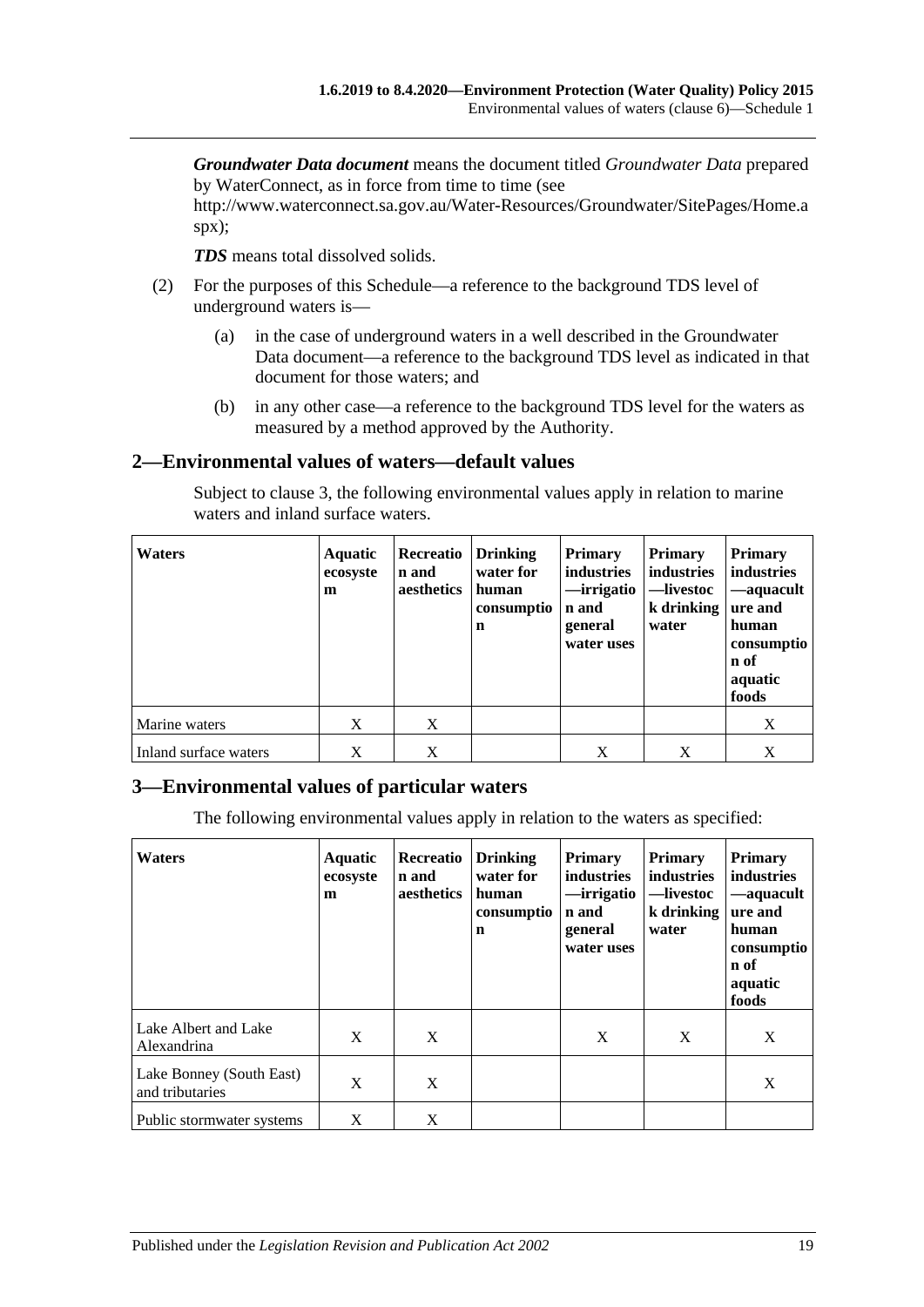#### **Environment Protection (Water Quality) Policy 2015—1.6.2019 to 8.4.2020**

Schedule 1—Environmental values of waters (clause 6)

| Waters   |                                                                                                                    | <b>Aquatic</b><br>ecosyste<br>m | Recreatio<br>n and<br>aesthetics | <b>Drinking</b><br>water for<br>human<br>consumptio<br>n | <b>Primary</b><br>industries<br>—irrigatio<br>n and<br>general<br>water uses | <b>Primary</b><br>industries<br>-livestoc<br>k drinking<br>water | Primary<br>industries<br>-aquacult<br>ure and<br>human<br>consumptio<br>n of<br>aquatic<br>foods |
|----------|--------------------------------------------------------------------------------------------------------------------|---------------------------------|----------------------------------|----------------------------------------------------------|------------------------------------------------------------------------------|------------------------------------------------------------------|--------------------------------------------------------------------------------------------------|
| Act)     | Surface waters in a water<br>protection area (within the<br>meaning of section 61 of the                           | X                               | X                                | X                                                        | $\mathbf X$                                                                  | X                                                                | X                                                                                                |
| follows: | Underground waters as                                                                                              |                                 |                                  |                                                          |                                                                              |                                                                  |                                                                                                  |
| (a)      | underground<br>waters with a<br>background TDS<br>level of less than<br>1 200 mg/L                                 |                                 |                                  | X                                                        | X                                                                            | X                                                                | X                                                                                                |
| (b)      | underground<br>waters with a<br>background TDS<br>level of<br>1 200 mg/L or<br>more, but less<br>than $3000$ mg/L  |                                 |                                  |                                                          | $\mathbf X$                                                                  | $\mathbf X$                                                      | $\mathbf X$                                                                                      |
| (c)      | underground<br>waters with a<br>background TDS<br>level of<br>3 000 mg/L or<br>more, but less<br>than $13000$ mg/L |                                 |                                  |                                                          |                                                                              | $\mathbf X$                                                      | $\mathbf X$                                                                                      |

# <span id="page-19-0"></span>**Schedule 2—Class 1 pollutants**

Agricultural chemicals Asbestos Biosolids and wastewater treatment sludge Brick, bitumen or concrete cutting wastewater Building washwater Carpet or upholstery cleaning waste Chemicals designed for human or animal therapeutic use Chemicals listed in Schedule A of the *National strategy for the management of scheduled wastes 1992*, prepared by ANZECC, as in force from time to time Cleaning agents Concrete waste Condensate from compressors Construction and demolition waste (whether or not inert) Detergents and their byproducts Domestic waste (being waste produced in the course of a domestic activity)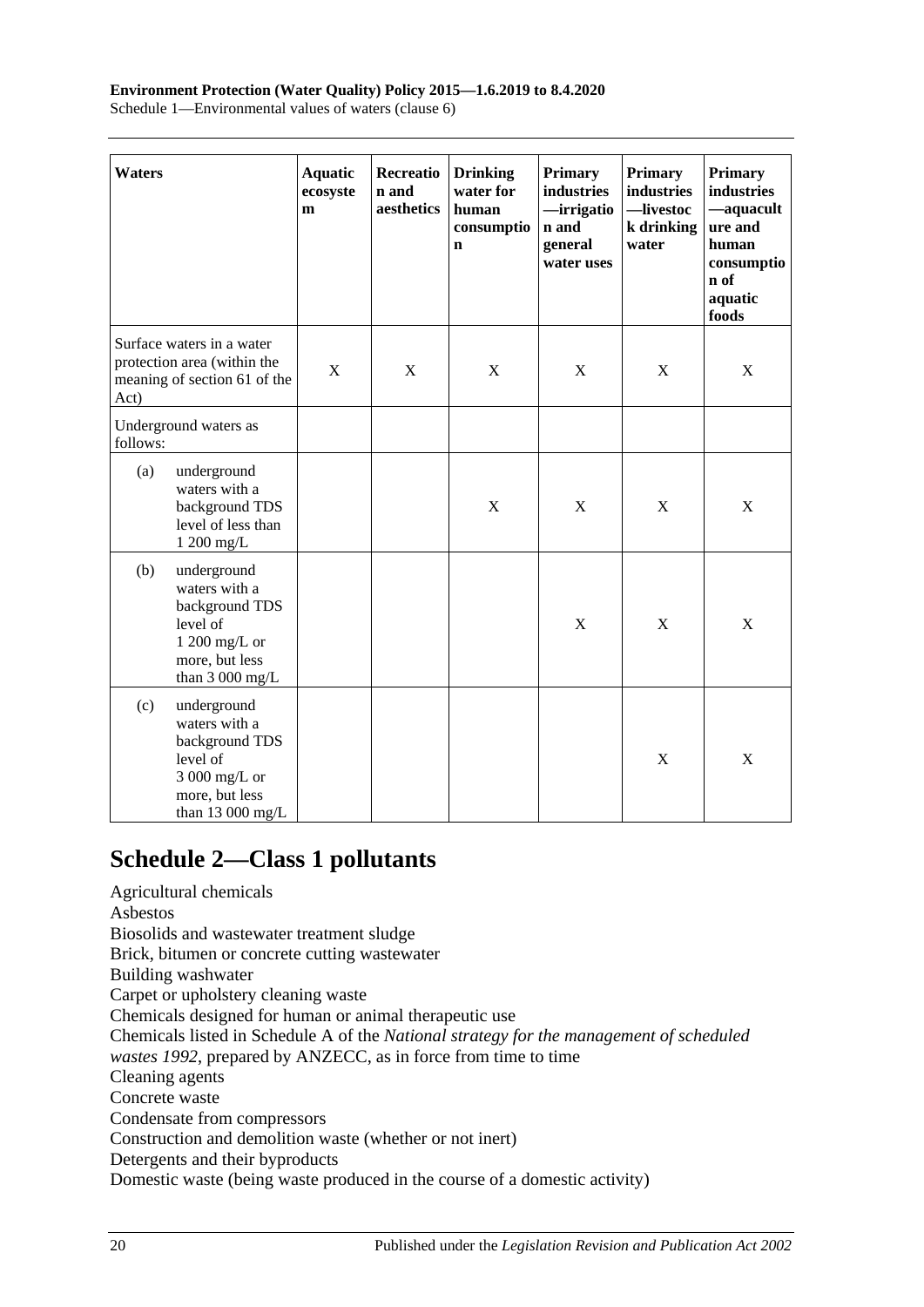Engine coolant Food or beverage waste Fuel dispensing area washwater Hard waste (for example, vehicles, tyres, batteries, metal parts, piping, electronic equipment and municipal solid waste) Hazardous waste Human waste High pressure water blasting waste Liquid waste Medical waste Motor vehicle servicing or repairs waste Oil, grease or lubricants Paint and paint scrapings Painting washwater Paint stripping waste Petroleum products Photographic chemicals Plaster, plaster waste and plaster wastewater Pool backwash water Pool chemicals Putrescible waste (for example, food scraps and dead animals that are putrid or likely to become putrid) Quarantine waste (waste that is subject to quarantine under the *Quarantine Act 1908* of the Commonwealth) Radioactive waste (being waste, the management or disposal of which is regulated under the *[Radiation Protection and Control Act](http://www.legislation.sa.gov.au/index.aspx?action=legref&type=act&legtitle=Radiation%20Protection%20and%20Control%20Act%201982) 1982* or a law of the Commonwealth) Roof cleaning waste Rubbish and litter (for example, bottles, cans, cartons, cigarette butts, food scraps, packaging and paper, glass or plastic items or materials) Sawdust Sewage **Solvents** Stain or varnish Steam cleaning waste Street cleaning waste Timber preservatives Trade waste Washdown water from cleaning animals or animal enclosures Washdown water from cleaning vehicles, plant or equipment Washdown water from commercial or industrial premises or wharves Waste from grease traps

# <span id="page-20-0"></span>**Schedule 3—Class 2 pollutants**

Air conditioning or cooling system wastewater Animal faeces Fertilisers Green waste (for example, lawn clippings, leaves and prunings) Soil, clay, gravel or sand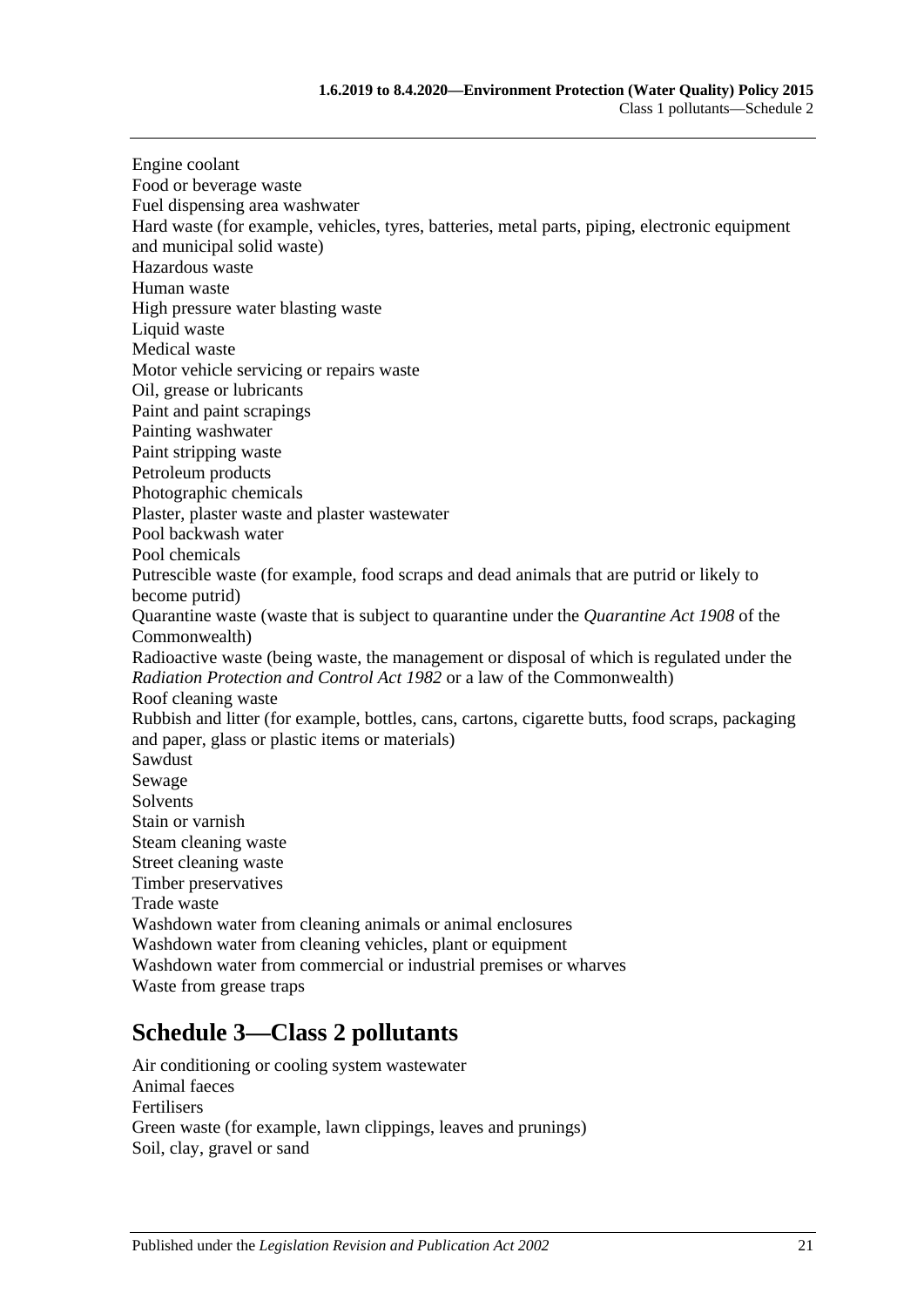# <span id="page-21-0"></span>**Schedule 4—Codes, standards, guidelines and other documents**

| <b>Subject</b>                                    | <b>Activity</b>                                                                        |                                                                                                                                                                                                         | Code, standard or guidelines                                                                                                                                                                                                                                                           |  |
|---------------------------------------------------|----------------------------------------------------------------------------------------|---------------------------------------------------------------------------------------------------------------------------------------------------------------------------------------------------------|----------------------------------------------------------------------------------------------------------------------------------------------------------------------------------------------------------------------------------------------------------------------------------------|--|
| <b>Antifoulants</b>                               |                                                                                        | Using antifoulant                                                                                                                                                                                       | Anti-fouling and In-water Cleaning<br>Guidelines June 2013, published by the<br>Australian Government Department of<br>Agriculture, Fisheries and Forestry and<br>Department of Sustainability,<br>Environment, Water, Population and<br>Communities, as in force from time to<br>time |  |
| <b>Building or</b><br>construction                |                                                                                        | Undertaking a building or construction<br>activity described in the Stormwater<br>Pollution Prevention Code of Practice for<br>the Building and Construction<br>Industry 1999 prepared by the Authority | Stormwater Pollution Prevention Code of<br>Practice for the Building and<br>Construction Industry 1999, prepared by<br>the Authority                                                                                                                                                   |  |
| <b>Cattle feedlot</b>                             | Operating a cattle feedlot<br>time                                                     |                                                                                                                                                                                                         | Guidelines for the Establishment and<br>Operation of Cattle Feedlots in South<br>Australia Second Edition February 2006,<br>prepared by the Authority, the Local<br>Government Association of South<br>Australia and Primary Industries and<br>Resources SA, as in force from time to  |  |
| <b>Fire protection</b><br>systems in<br>buildings | Undertaking the construction, maintenance<br>or management of a fire protection system |                                                                                                                                                                                                         | <b>Guidelines for Fire Protection Services</b><br>Pipework Systems-Wastewater<br>Removal 2003, prepared by the Authority                                                                                                                                                               |  |
| <b>MAR</b> schemes                                |                                                                                        | Operating a MAR scheme                                                                                                                                                                                  | Code of Practice for Aquifer Storage and<br>Recovery 2004, prepared by the Authority                                                                                                                                                                                                   |  |
| <b>Milking sheds</b>                              |                                                                                        | Operating a milking shed                                                                                                                                                                                | Code of Practice for Milking Shed<br><i>Effluent 2003</i> , prepared by the Authority                                                                                                                                                                                                  |  |
| <b>Piggery</b>                                    |                                                                                        | Operating a piggery                                                                                                                                                                                     | <b>Australian Pork Limited National</b><br><b>Environmental Guidelines for Piggeries</b><br>Second Edition 2010, prepared by<br><b>Australian Pork Limited</b>                                                                                                                         |  |
|                                                   |                                                                                        | <b>Roads and public</b> Undertaking by a public authority of-                                                                                                                                           | Stormwater Pollution Prevention Code of                                                                                                                                                                                                                                                |  |
| stormwater<br>systems                             | (a)                                                                                    | the construction or maintenance<br>of a public road; or                                                                                                                                                 | Practice for Local, State and Federal<br>Government 1998, prepared by the<br>Authority                                                                                                                                                                                                 |  |
|                                                   | (b)                                                                                    | the management of a stormwater<br>system or a part of such a system                                                                                                                                     |                                                                                                                                                                                                                                                                                        |  |
| Septic systems                                    | Using sludge collected from a septic<br>system                                         |                                                                                                                                                                                                         | South Australian Biosolids Guidelines for<br>the Safe Handling, Reuse or Disposal of<br>Biosolids 1997, prepared by the Authority                                                                                                                                                      |  |
| <b>Sewerage</b><br>infrastructure                 |                                                                                        | Operating sewerage infrastructure                                                                                                                                                                       | Code of Practice for Wastewater<br>Overflow Management 2008, prepared by<br>the Authority                                                                                                                                                                                              |  |
|                                                   | Reusing, or supplying for reuse, sludge<br>collected from sewerage infrastructure      |                                                                                                                                                                                                         | South Australian Biosolids Guidelines for<br>the Safe Handling, Reuse or Disposal of<br>Biosolids 1997, prepared by the Authority                                                                                                                                                      |  |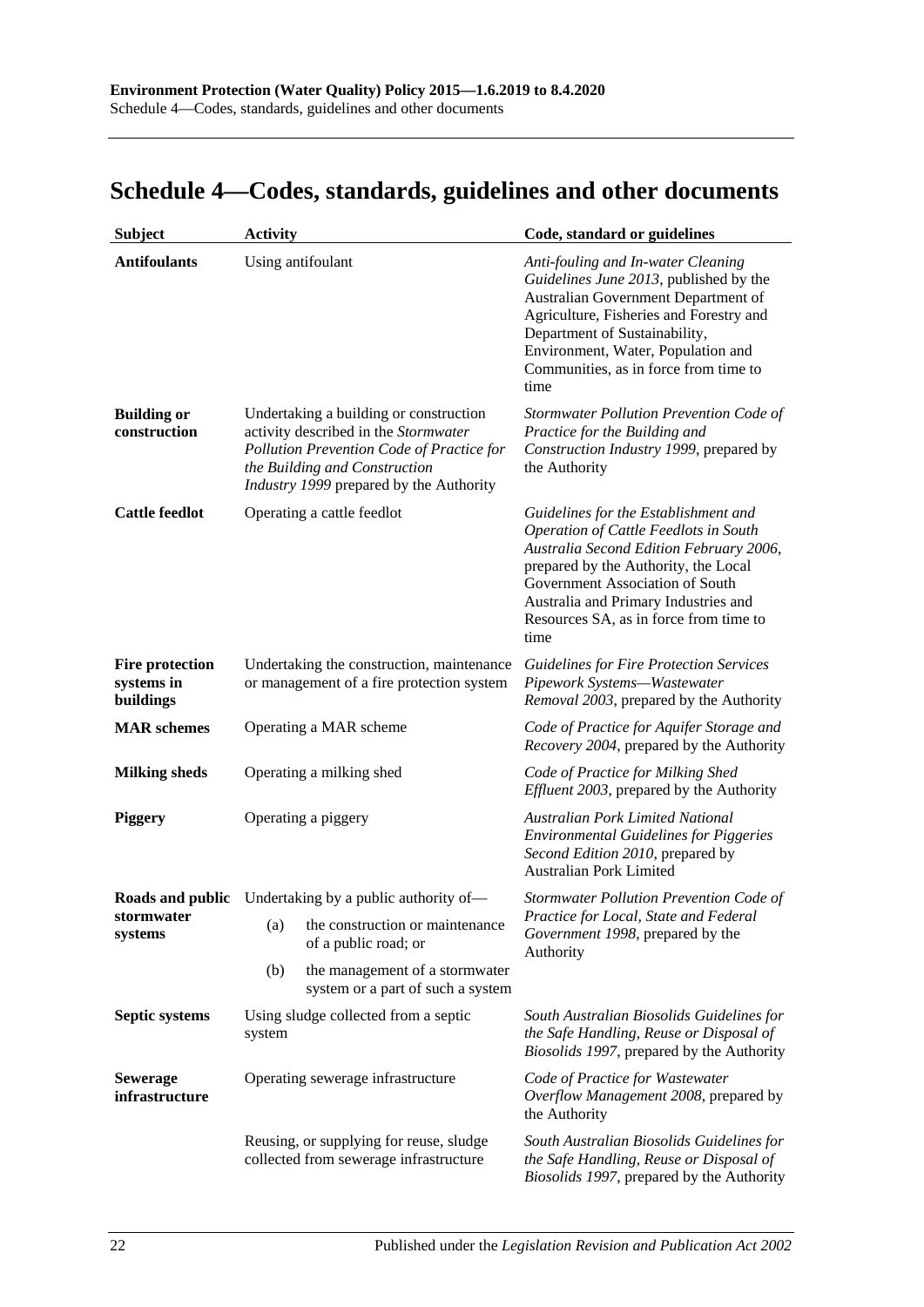|  |  | Codes, standards, guidelines and other documents—Schedule 4 |  |
|--|--|-------------------------------------------------------------|--|
|--|--|-------------------------------------------------------------|--|

| <b>Subject</b>                     | <b>Activity</b>                                                                                     | Code, standard or guidelines                                                                                                                                                                                                                                                                                                    |
|------------------------------------|-----------------------------------------------------------------------------------------------------|---------------------------------------------------------------------------------------------------------------------------------------------------------------------------------------------------------------------------------------------------------------------------------------------------------------------------------|
|                                    | Reusing, or supplying for reuse,<br>wastewater collected from sewerage<br>infrastructure            | <b>Australian Guidelines for Water</b><br>Recycling: Managing Health and<br>Environmental Risks (Phase 1) 2006,<br>prepared by Natural Resource<br>Management Ministerial Council,<br><b>Environment Protection and Heritage</b><br>Council and the Australian Health<br>Ministers Conference, as in force from<br>time to time |
|                                    |                                                                                                     | Code of Practice for Wastewater<br>Overflow Management 2008, prepared by<br>the Authority                                                                                                                                                                                                                                       |
| facilities                         | <b>Vessels and vessel</b> Operating a vessel or vessel facility                                     | Code of Practice for vessel and facility<br>management (marine and inland<br>waters) 2008, prepared by the Authority                                                                                                                                                                                                            |
| <b>Vessels on inland</b><br>waters | Management (including disposal) of<br>greywater produced on or brought onto<br>vessel               | Australian Standard<br>4995-2009 Greywater treatment systems<br>for vessels operated on inland waters, as<br>in force at the commencement of this<br>policy                                                                                                                                                                     |
| <b>Waste depot</b>                 | Operating a waste depot                                                                             | Environmental management of landfill<br>facilities (municipal solid waste and<br>commercial and industrial general<br>waste) 2007, prepared by the Authority                                                                                                                                                                    |
| Wastewater<br>lagoons              | Operating, or undertaking the construction,<br>maintenance or management, of a<br>wastewater lagoon | Wastewater Lagoon Construction 2014,<br>prepared by the Authority                                                                                                                                                                                                                                                               |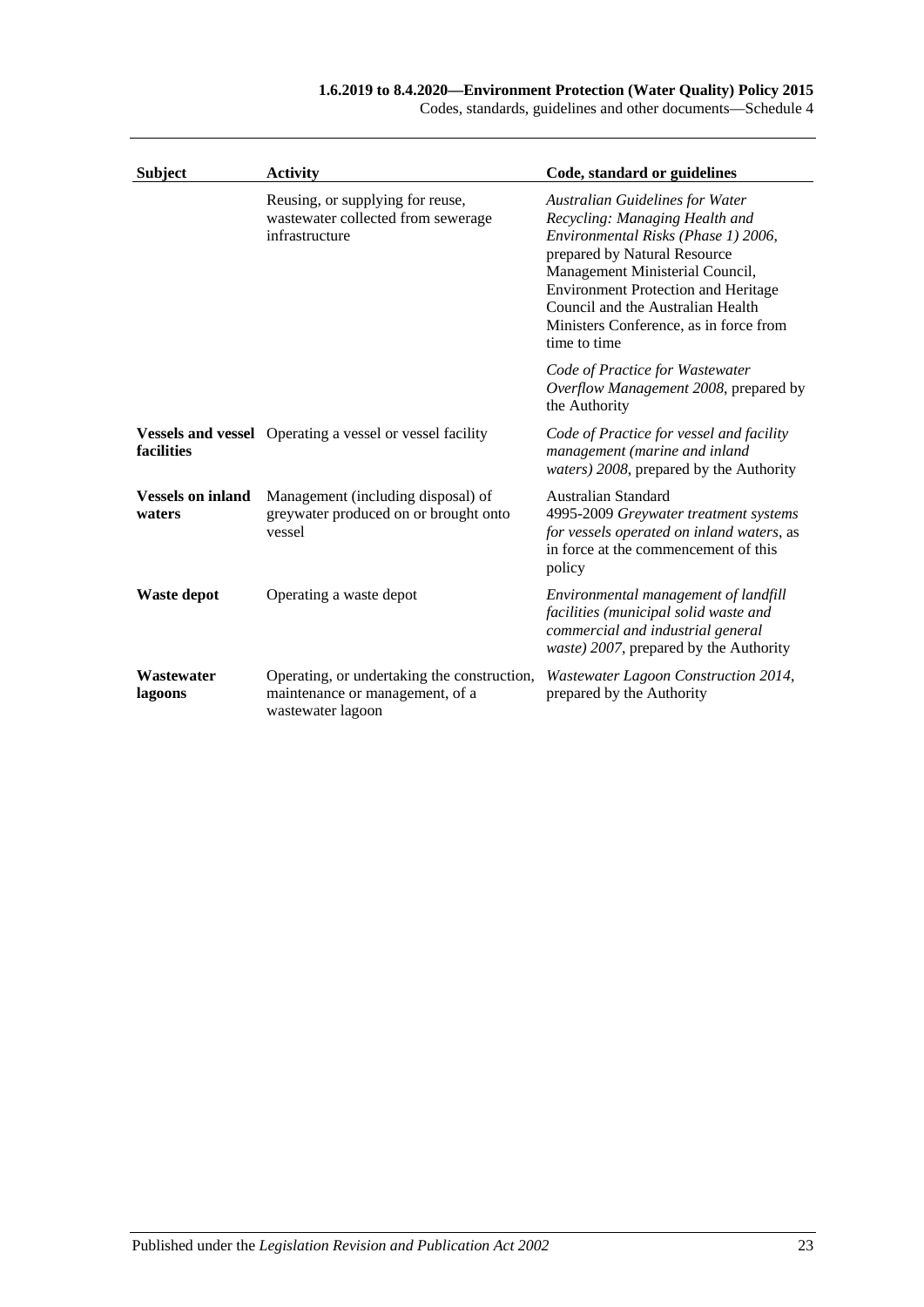# <span id="page-23-0"></span>**Legislative history**

# **Notes**

- Please note—References in the legislation to other legislation or instruments or to titles of bodies or offices are not automatically updated as part of the program for the revision and publication of legislation and therefore may be obsolete.
- Earlier versions of this policy (historical versions) are listed at the end of the legislative history.
- For further information relating to the Act and subordinate legislation made under the Act see the Index of South Australian Statutes or www.legislation.sa.gov.au.

# **Legislation revoked by principal policy**

The *Environment Protection (Water Quality) Policy 2015* revoked the following:

*Environment Protection (Water Quality) Policy 2003*

# **Principal policy and amendments**

| <b>Notice</b>           | Provision under<br>which notice is<br>made | Publication of policy in<br>Gazette    | Commencement                                                                                                                                                     |
|-------------------------|--------------------------------------------|----------------------------------------|------------------------------------------------------------------------------------------------------------------------------------------------------------------|
| Gazette 20.8.2015 p3853 | s 28                                       | Gazette 20.8.2015 p3854 1.1.2016: cl 2 |                                                                                                                                                                  |
| Gazette 30.1.2018 p520  | s 28                                       | Gazette 30.1.2018 p521                 | 30.1.2018                                                                                                                                                        |
| Gazette 17.1.2019 p68   | s <sub>32</sub>                            |                                        | 1.6.2019 immediately after the<br>commencement of<br><b>Environment Protection</b><br>(Variation of Act, Schedule 1)<br>(Waste Reform)<br>Regulations 2019: cl 2 |

New entries appear in bold.

# **Provisions amended**

New entries appear in bold.

Entries that relate to provisions that have been deleted appear in italics.

| Provision            | How varied                                                     | Commencement |
|----------------------|----------------------------------------------------------------|--------------|
| $cl$ 2               | omitted under Legislation Revision and<br>Publication Act 2002 | 30.1.2018    |
| cl <sub>3</sub>      |                                                                |              |
| cl $3(1)$            |                                                                |              |
| composting<br>works  | inserted by 17.1.2019 p68 cl 4(1)                              | 1.6.2019     |
| landfill depot       | substituted by 17.1.2019 p68 cl 4(2)                           | 1.6.2019     |
| liquid waste         | substituted by 17.1.2019 p68 cl 4(3)                           | 1.6.2019     |
| <i>medical sharp</i> | deleted by 17.1.2019 p68 cl $4(4)$                             | 1.6.2019     |
|                      |                                                                |              |